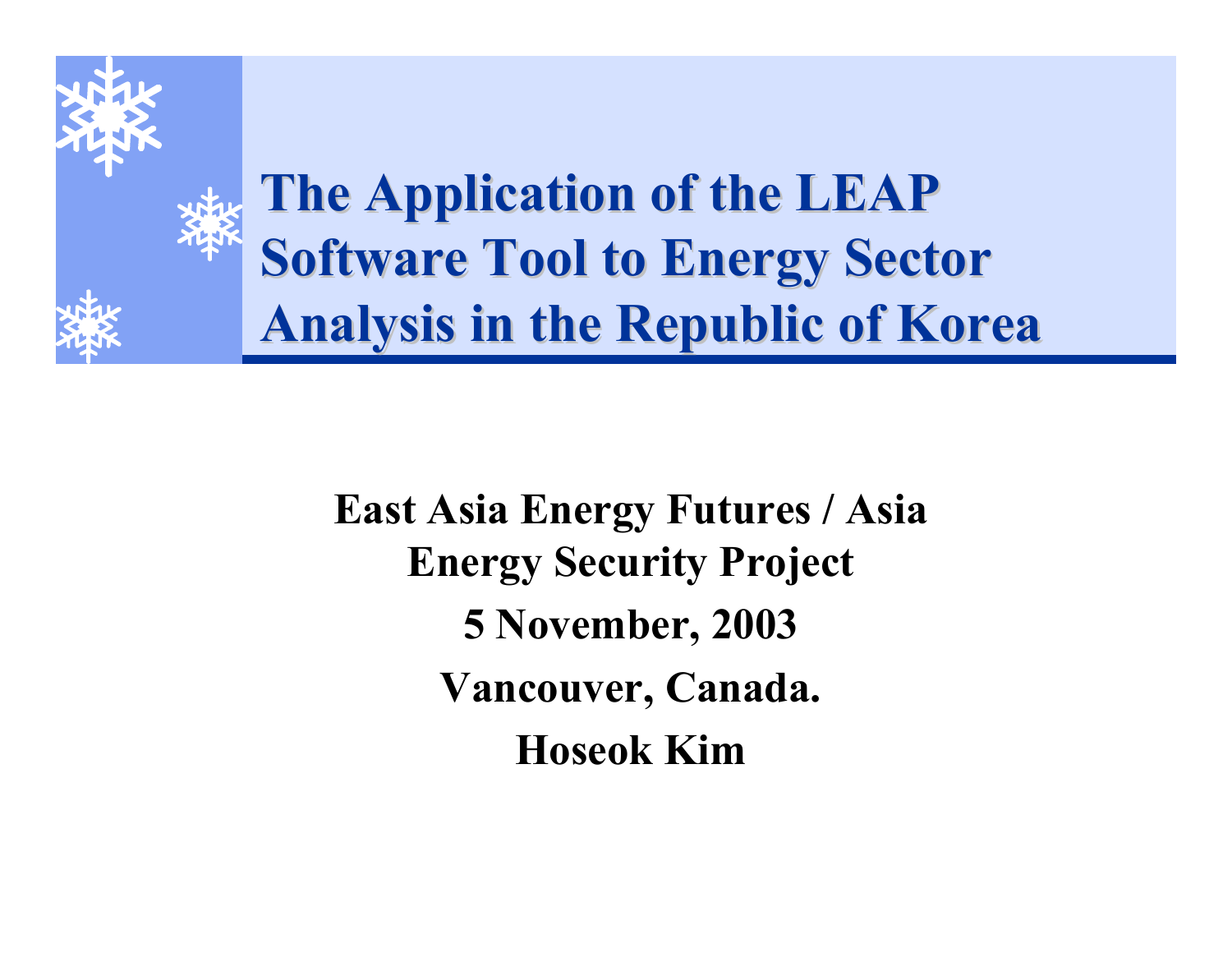## **Directions of the Study Directions of the Study**

- $\ast$ Applying LEAP software tool to the ROK
- $*$  Establishing a comprehensive and effective LEAP data set for the ROK
- $\bf{*}$ Assessing the properness of the application and dataset
- $\ast$  Projecting future energy outlook based on business-asusual case
- Å Developing reasonable and meaningful alternative scenarios
- $\ast$  Analyzing the results and implication of the alternative scenarios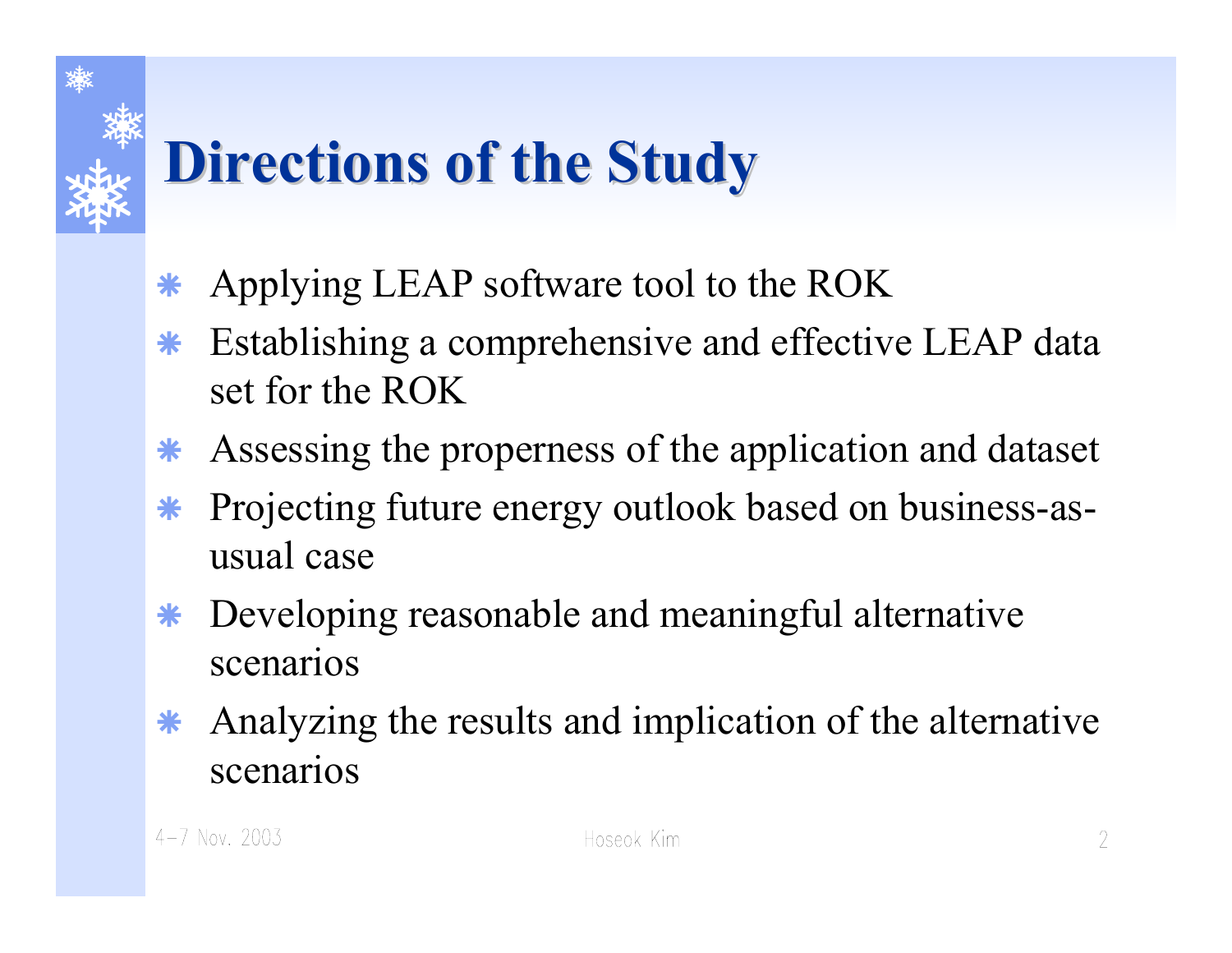

#### This presentation will show

- $\rightarrow$  How to apply the LEAP software tool to the ROK's energy sector.
- $\rightarrow$  The structure of ROK2003: An Overview
- $\rightarrow$  The obstacles and problems in the application
- Î Possible energy issues being analyzed based on LEAP ROK data set and ROK2003.
- $\rightarrow$  Know-how might be shared with other regional working group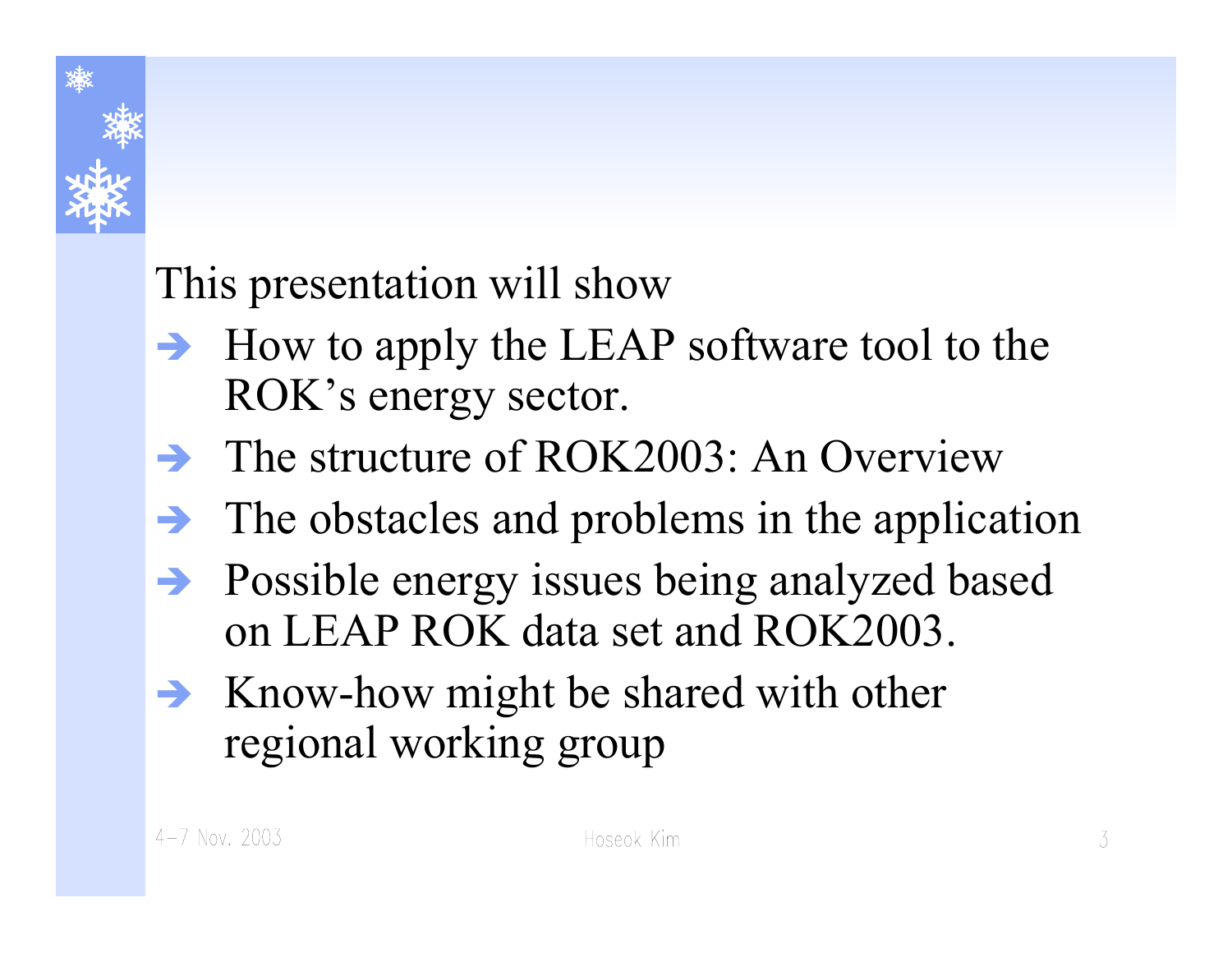# **Organization of the Presentation Organization of the Presentation**

- **1. ROK's Energy Policy**
- **2. LEAP Modeling in ROK**
- **3. LEAP ROK2003**
- **4. Demand Sector**
- **5. Transformation Sector**
- **6. BAU Energy Paths**
- **7. Obstacles and Tasks**
- **8. Alternative Scenarios**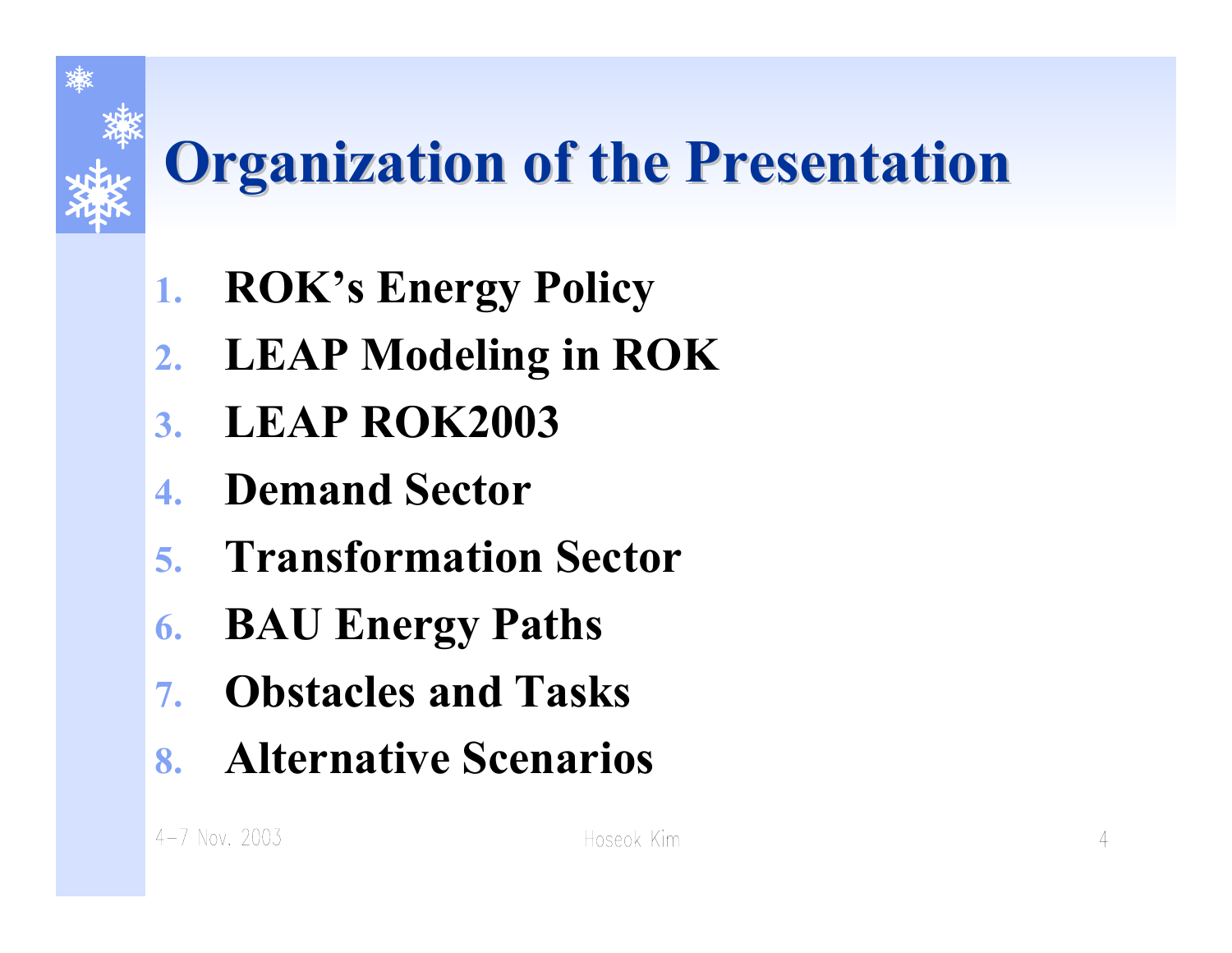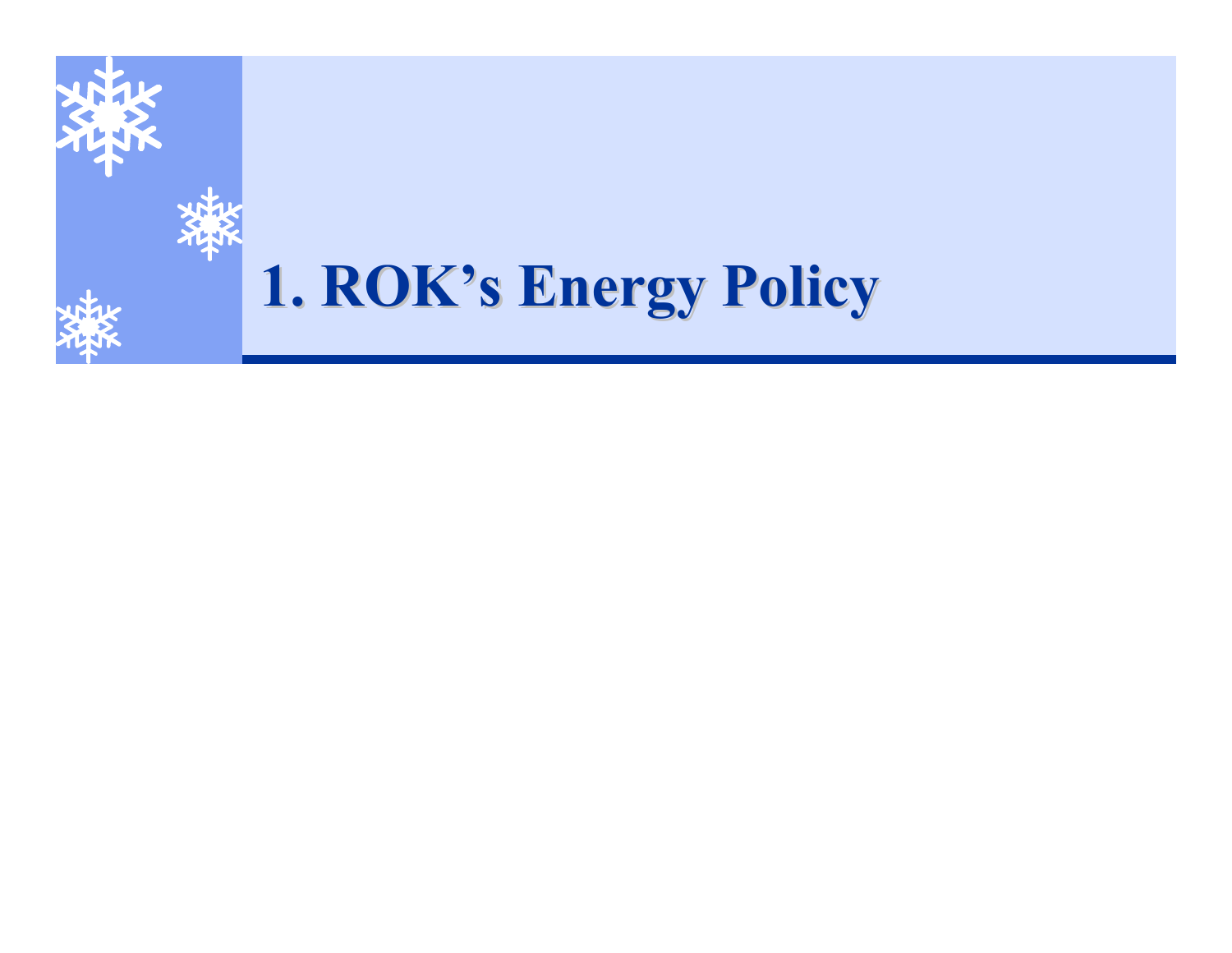## **Energy Policy and Modeling**

- Å Various types of energy policy give a exogenous shock to (inter)national energy system.
	- $\star$  Energy demand  $\&$  supply
	- $\star$  Energy mix
	- \* Energy efficiency
	- \* The innovation of energy –related technology
- $\rightarrow$  Energy models help to foresee the impacts and to analyze the implications of energy policy.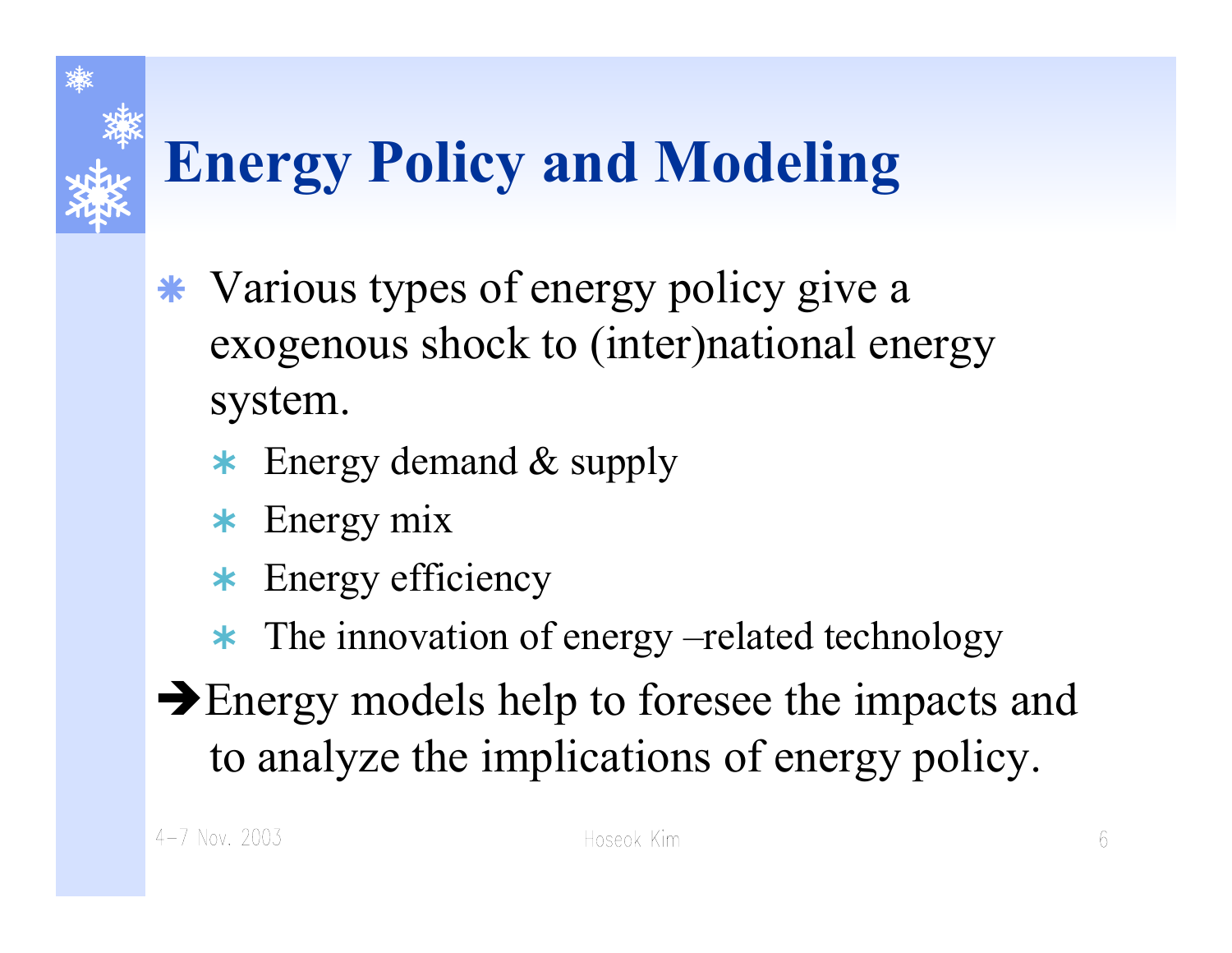## **ROK's Energy Policy: Problems and Challenges**

- $\ast$  Maintaining a stable energy supply for **enduring**  *economic growth*
- ¿ *Encouraging competition* in energy market
- $\ast$ Reducing the dependence on oil
- $\ast$ Diversification of energy sources
- $\ast$  Establishing environment- and climate-friendly energy system for *Sustainable Development*.
- $\ast$  Strengthening *the long-run potential for pollution control*
- \* Restructuring an energy system with low GHG emissions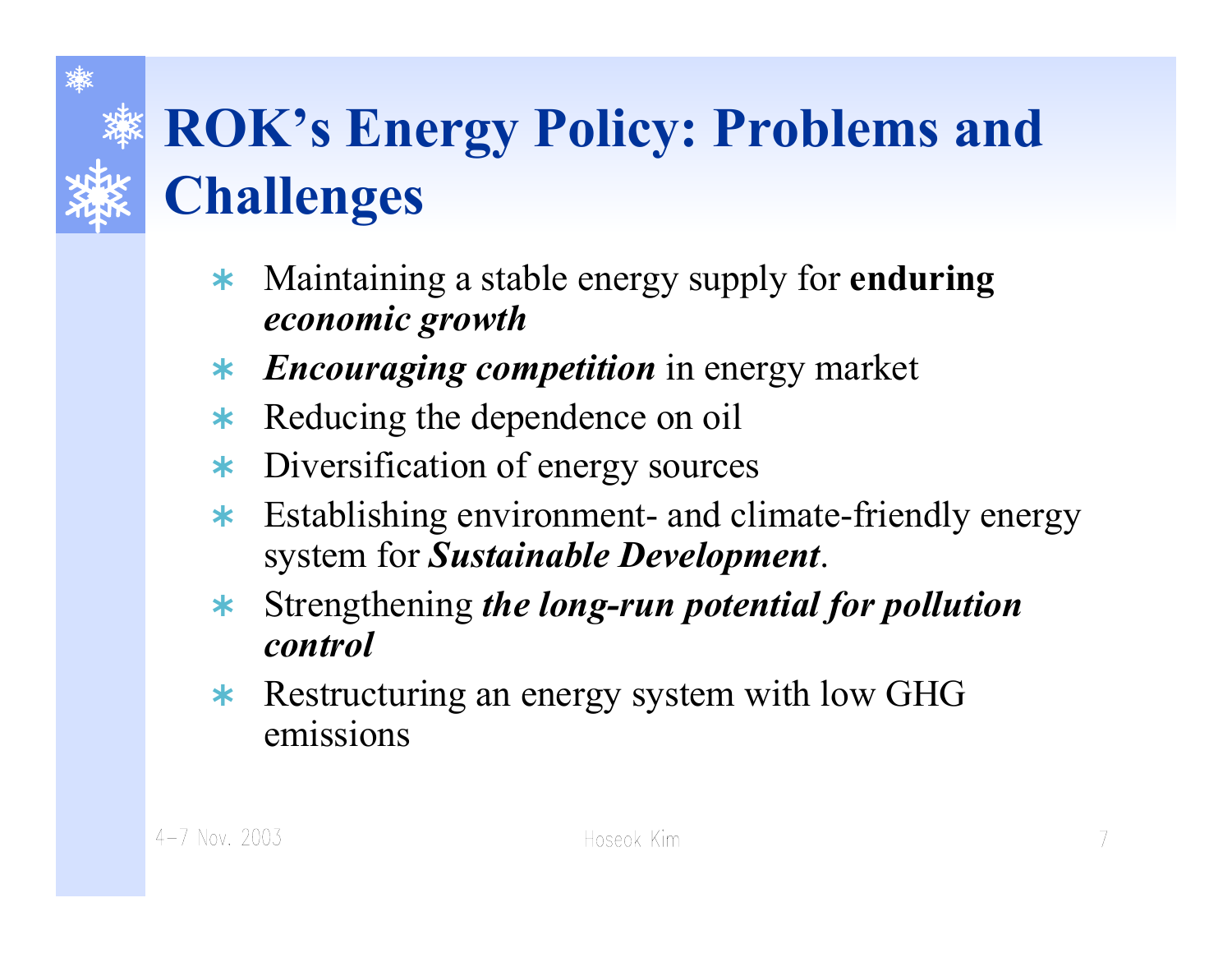## **Directions of ROK's Energy Policy**

- $\ast$  Sustainable Energy System
	- $\star$  To stimulate energy efficiency
	- $\star$  To stabilize energy supply capacity
- $\bf{*}$  Energy Technology Innovation
	- $\ast$  To develop energy technologies
- Å Competitive Energy Markets
	- $\star$  To privatize energy industries
	- $\ast$  To improve efficiency in energy market
- Å Regional Cooperation
	- $\ast$  To diversify energy sources
	- $\star$  To stabilize energy supply and prices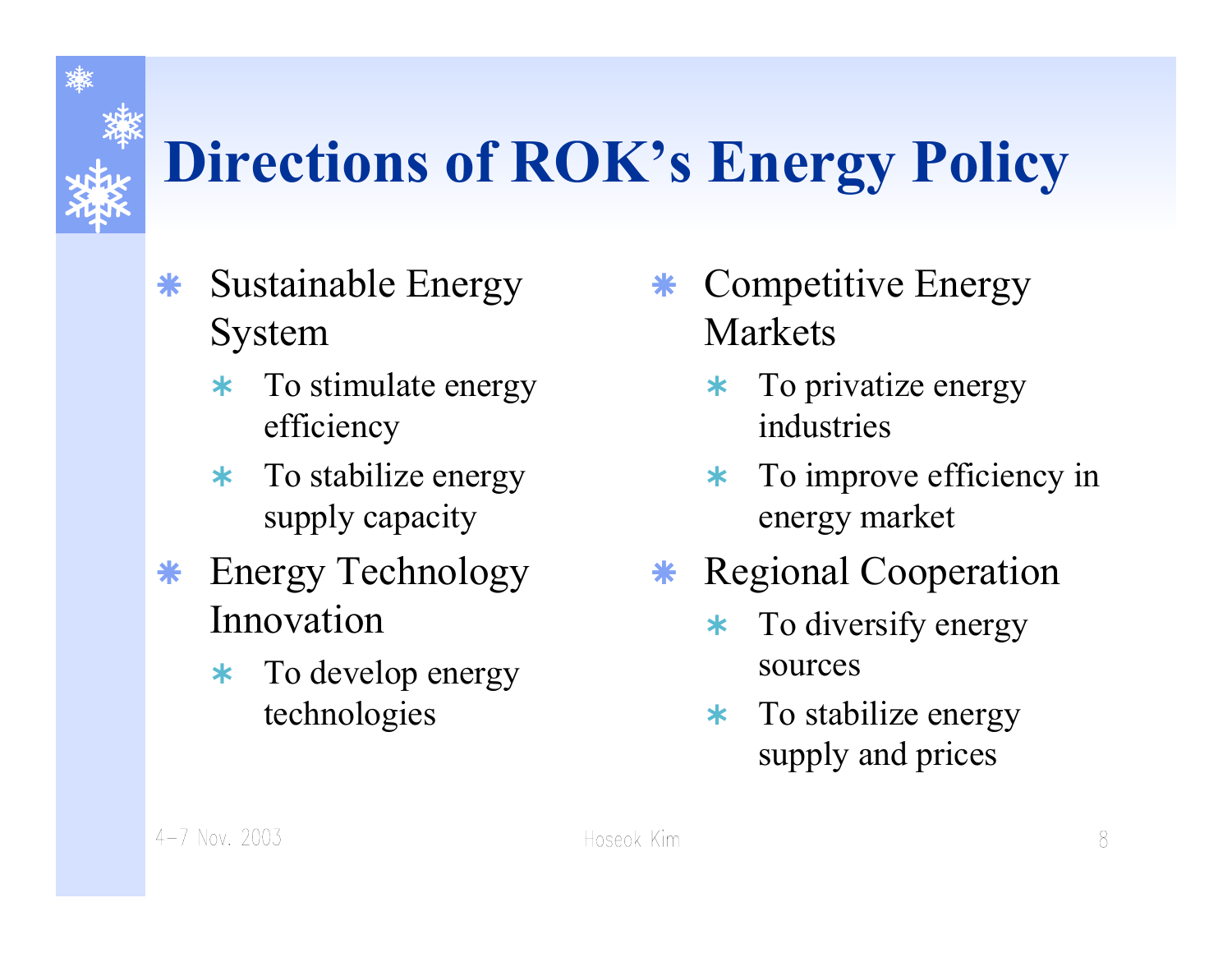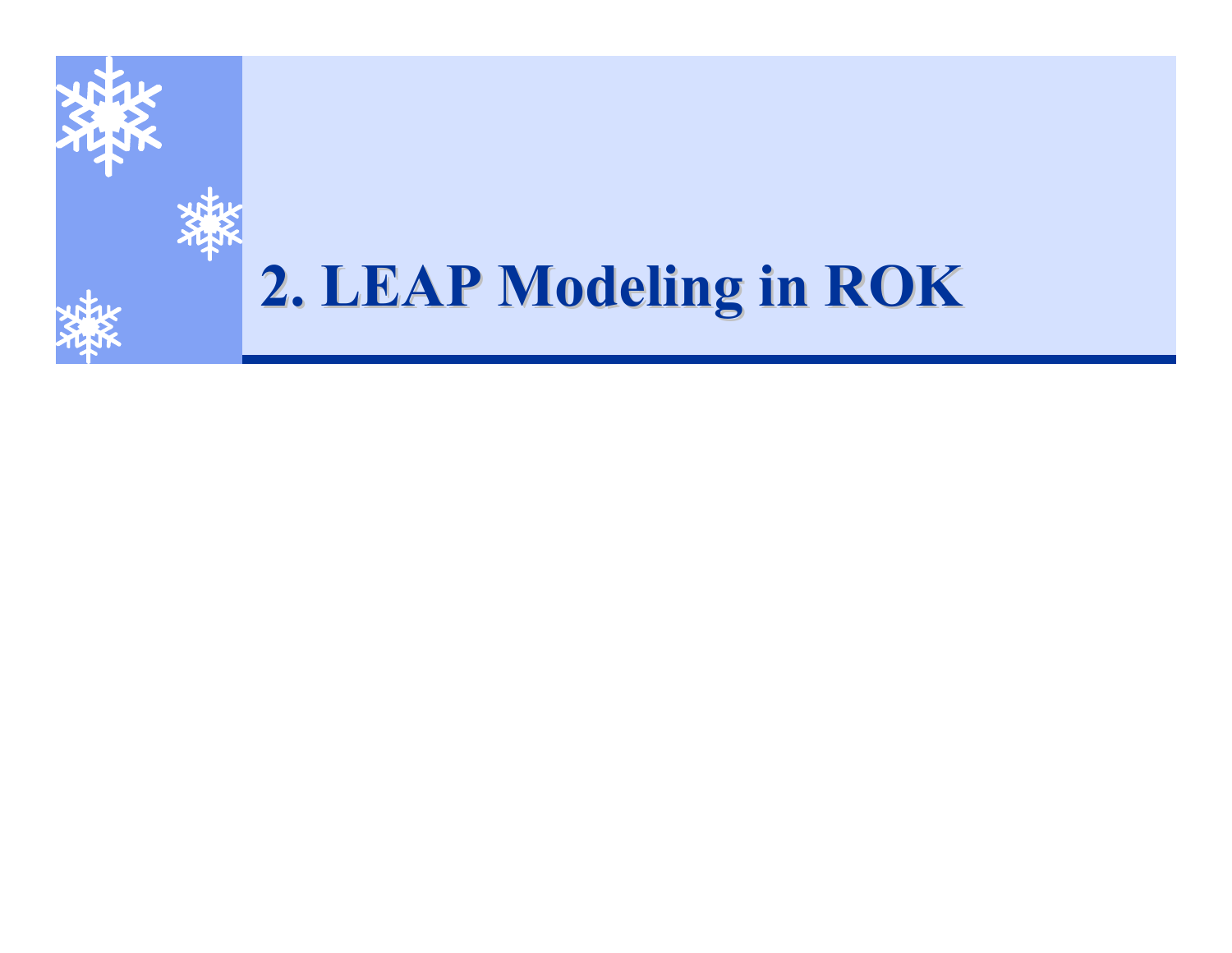# **Previous Work**

- $\ast$  Beijing workshop, June 2000
	- ¿Nautilus provided support in the use of the LEAP software
	- $\star$ The first national dataset for LEAP was developed.
- $\bf *$  Berkeley workshop, February 2001
	- $\ast$ The first rigorous application was made.(ROK2000)
	- $\star$  The conceptual and analytical understanding was elaborated in the training session.
- Å Berkeley workshop, January 2002
	- $\ast$  After the 3r<sup>d</sup> training workshop ROK2000 was completed. And the datas et was applied to the LFG generation issue.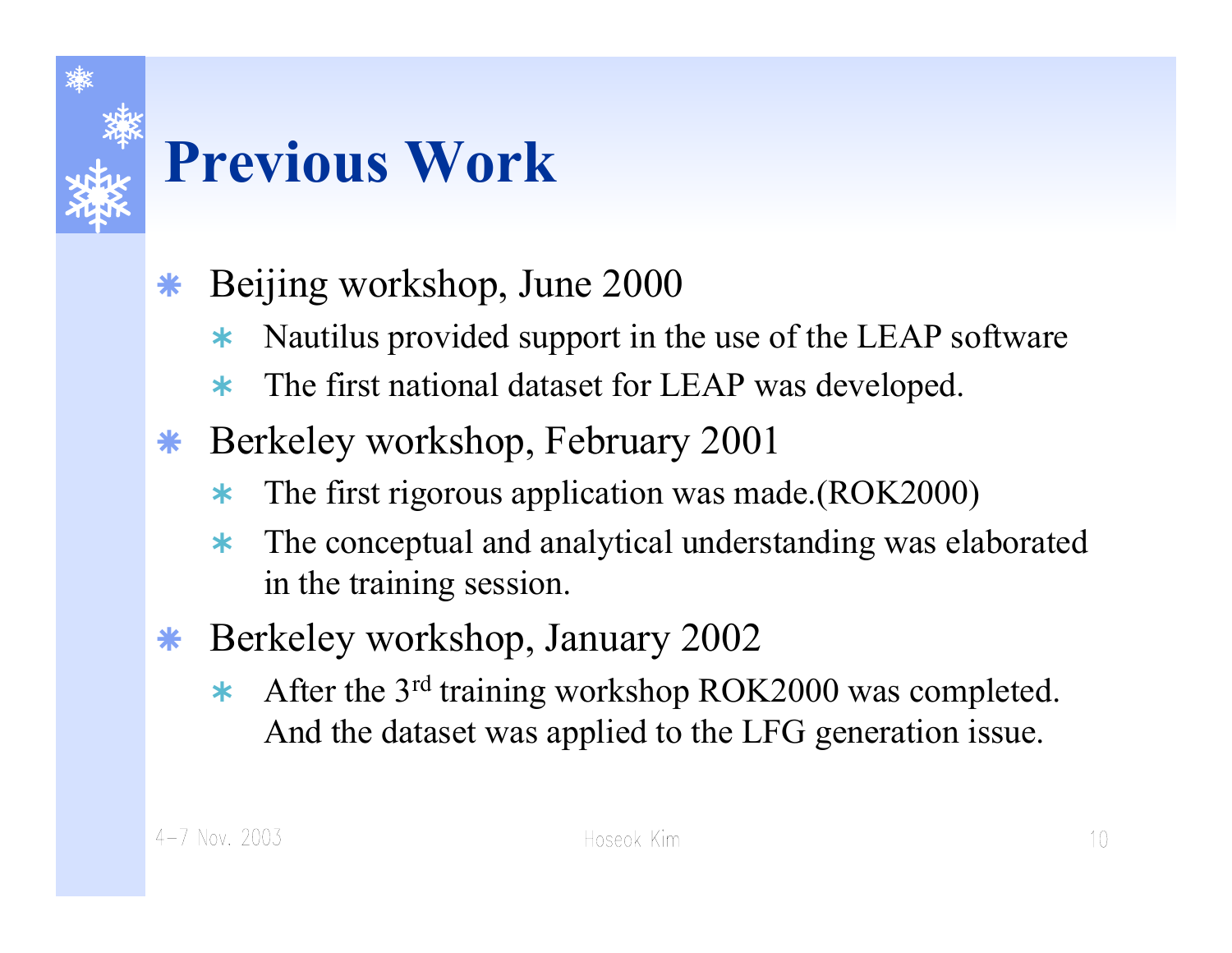

## **Why LEAP?**

- \* There is a huge range of models that can be used to address energy-related issues, and they are grouped into three categories: macroeconometric models, CGE models, energy-economy models
- Å Energy-economy models, so called 'bottom-up' models, are technology based models found on engineering relationships..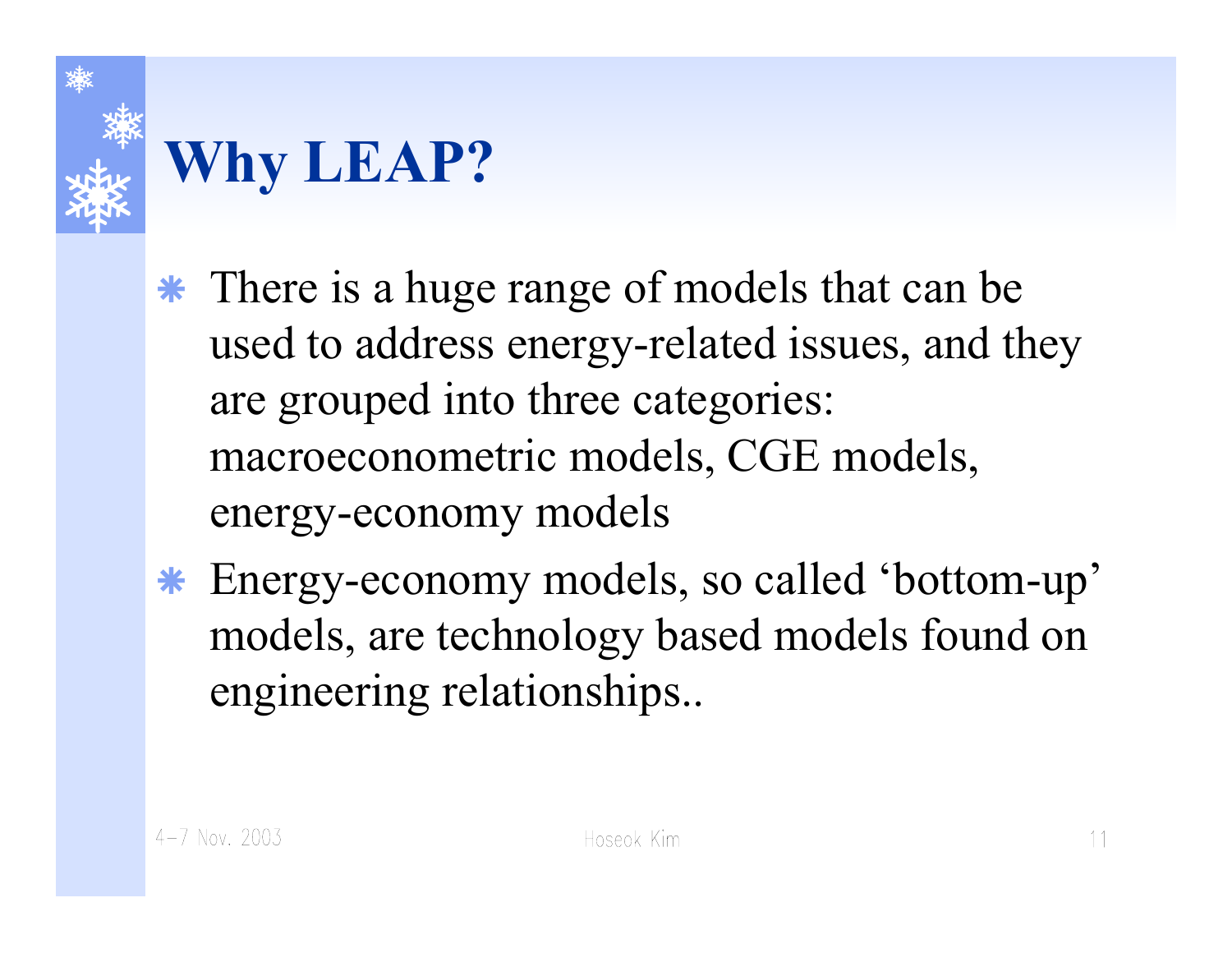

## **Strengths and Weakness of Bottom-Up Arpproach**

#### **Strengths of Bottom-up Approach**

Å The capacity to address at a more detailed sectoral and sub-sectoral level the implications of energy policies on energy system

#### **Weaknesses of Bottom-up Approach**

- $\ast$  The models may fail to adequately capture opportunity or welfare costs of technological substitution.
- $\rightarrow$  The choice of modeling platform depends on the purpose of analysis.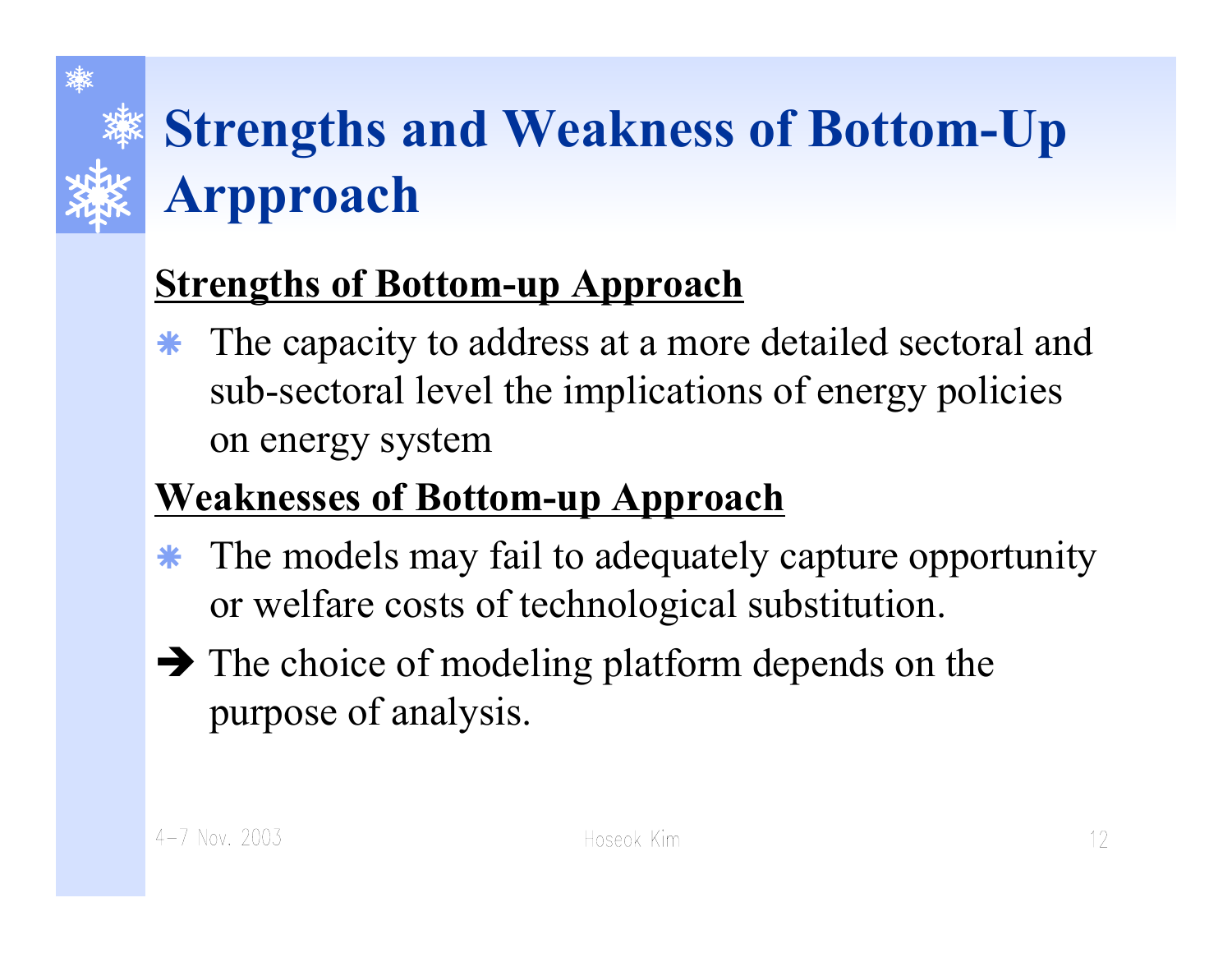# **LEAP Modeling Platform**

#### **LEAP modeling platform**

- Å With its flexible structures, LEAP allows the user to simulate and assess the impacts of alternative energy policies on energy systemespecially technological fields, and to project the energy supply and demand situation
- \* As a database, LEAP provides a comprehensive system for maintaining energy information.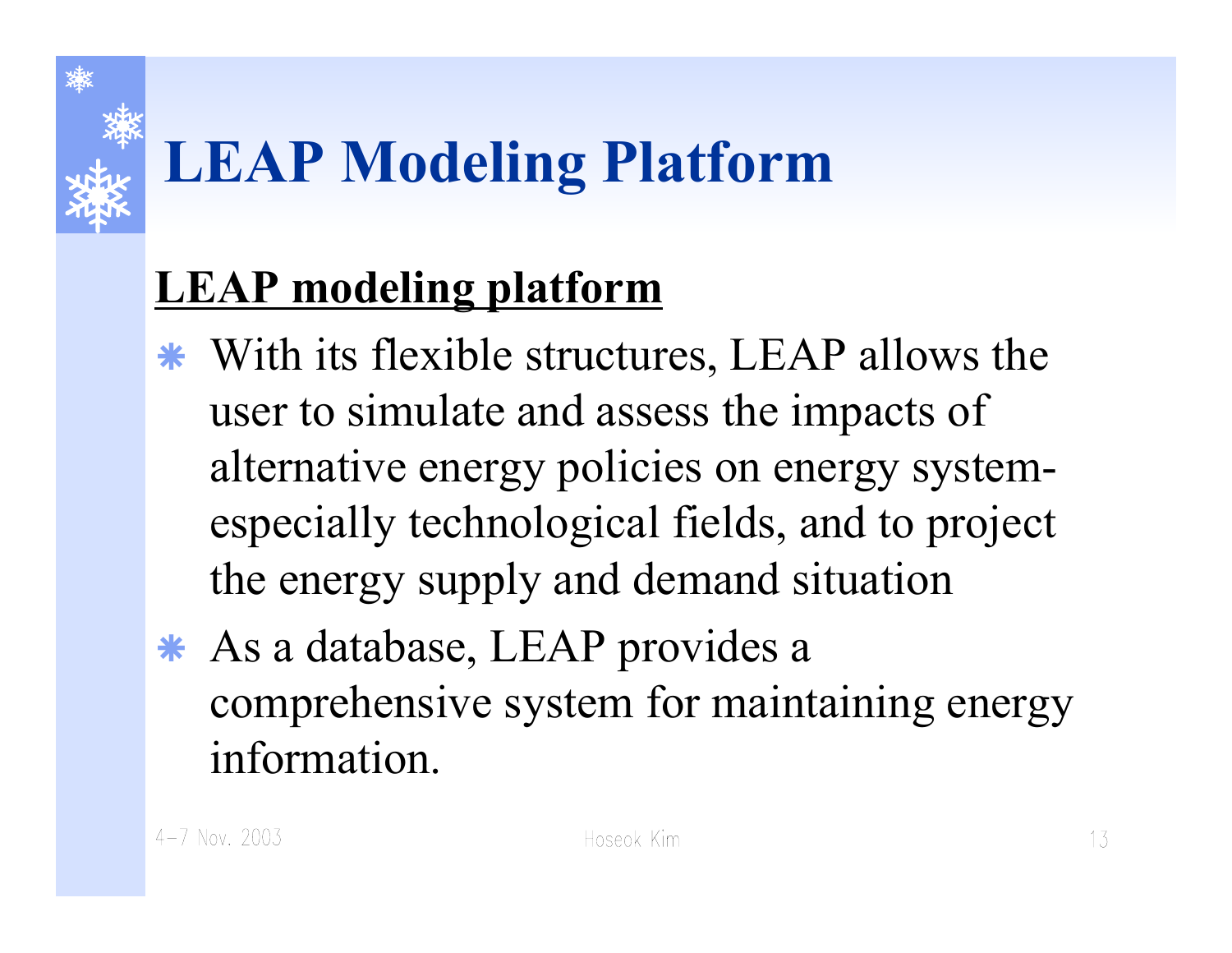#### **Best Conditions for Applying LEAP Modeling Platform**

LEAP model is most useful where:

- Å There is insufficient historical macro-economic data for trend analysis
- Å There are significant technological changes in energy sector.
- Å There are short-run development problems
- $\ast$ There is a need to disaggregate energy uses.
- \* There is a strong policy scheme that is shaping the national energy system.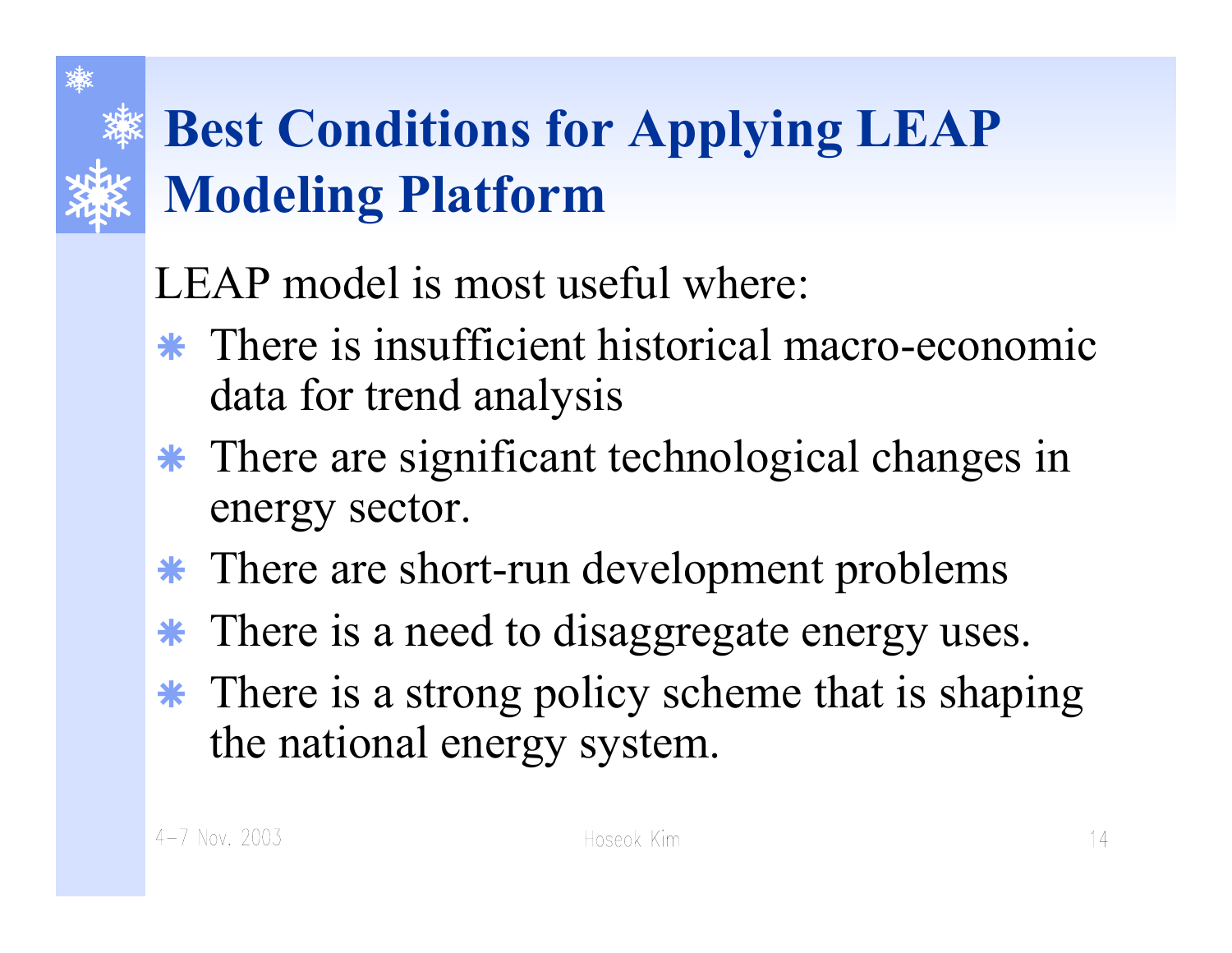## **Energy Modeling in the ROK**

- Å **Macroeconometric Models**
- Å **CGE Models**
	- ¿ **KEED (Korea Energy Environmental Dynamic GE Model, KEEI)**
- Å **Energy-Economy Models**
	- ¿ **KEEI Model, EFOM-Env (Korea Energy Economics Institute)**
	- ¿ **MARKAL (Korea Institute of Energy Research)**
	- ¿ **META-Net, LEAP (Yonsei University)**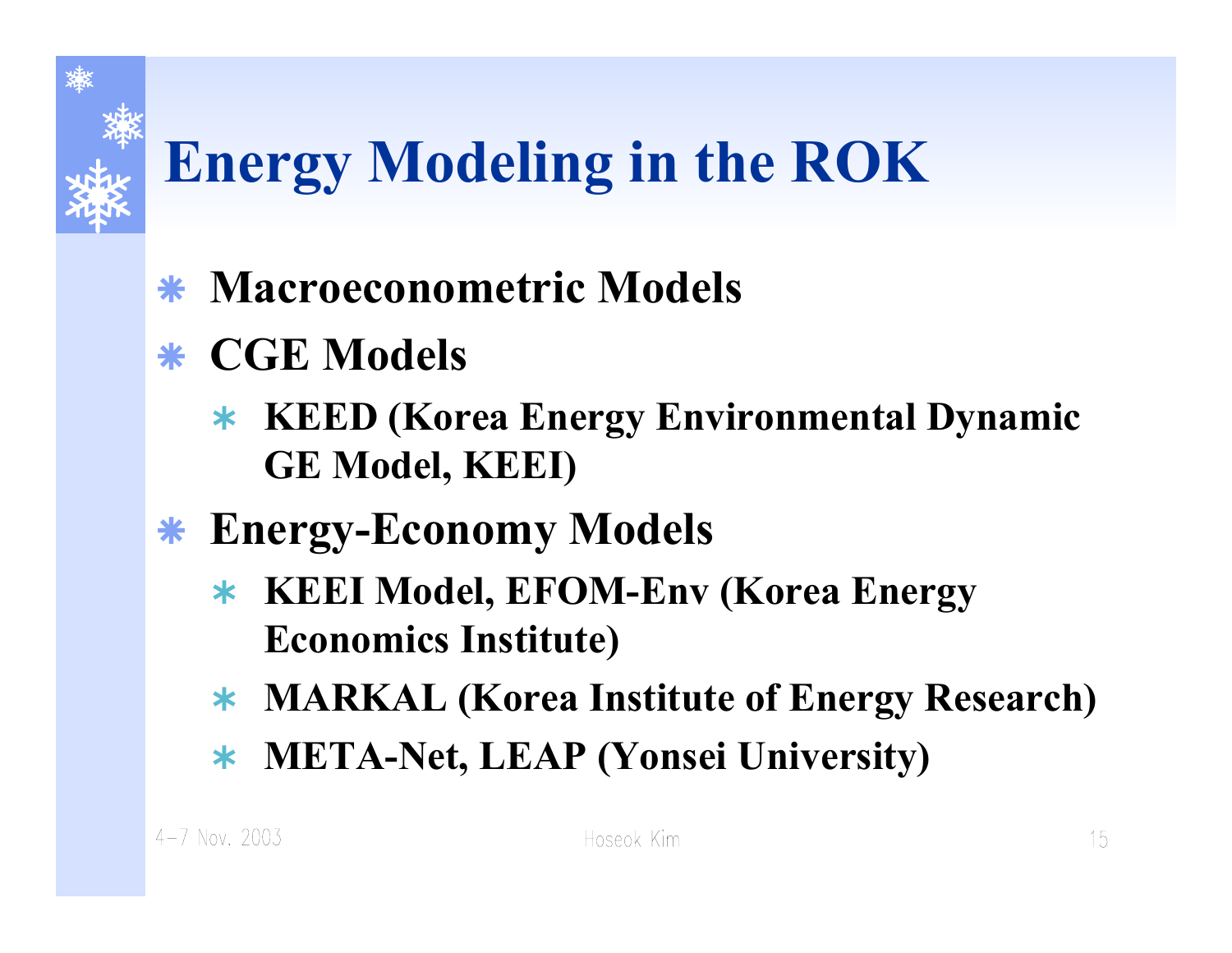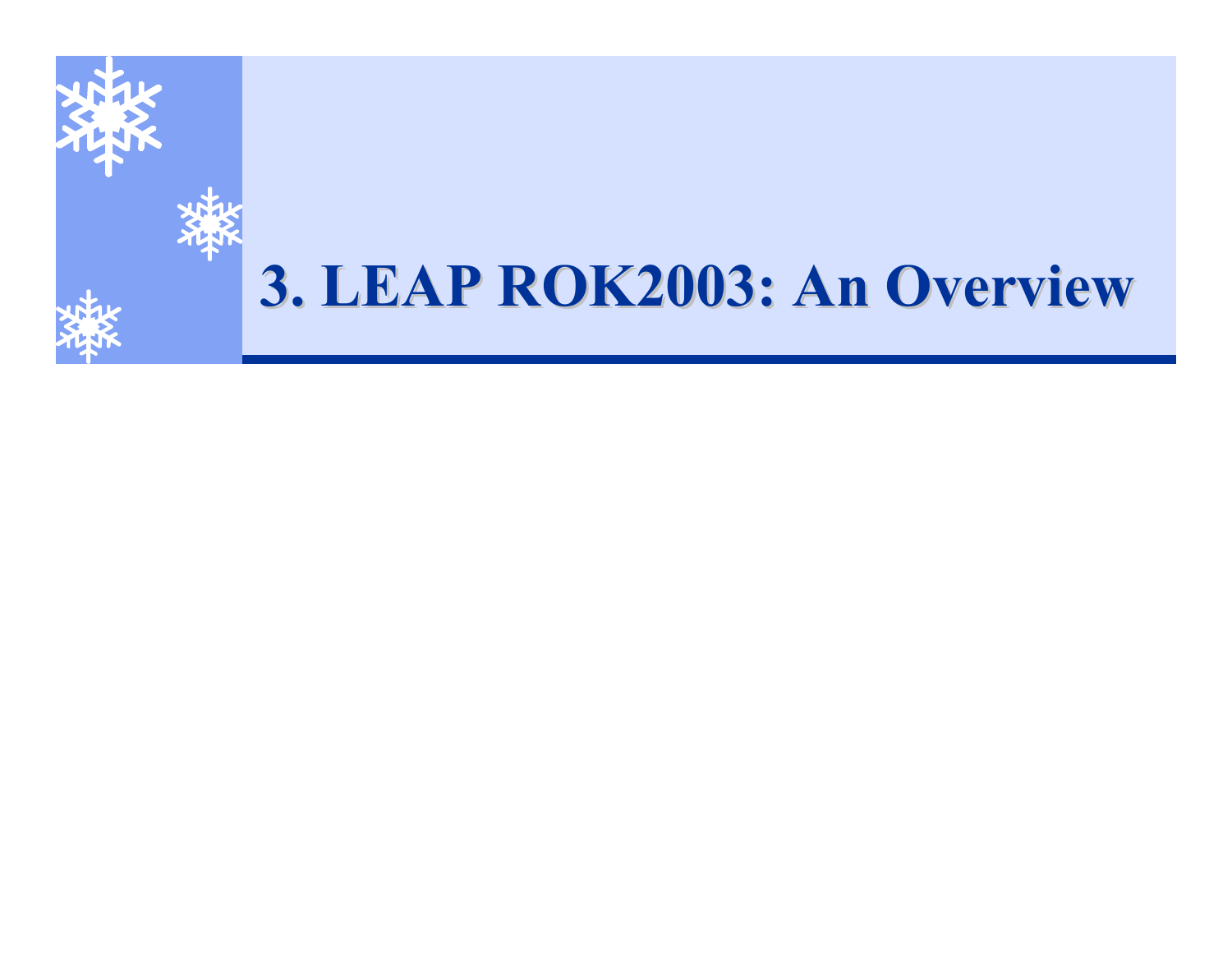

## **LEAP ROK Models**

#### Å ROK1998 (LEAP v.95)

- \* Highly aggregated but simple and intuitive
- \* ROK2000 (LEAP v.2000)
	- $\star$  Highly disaggregated but complex and with uncertainties in BAU paths
- Å ROK2003 (LEAP v.2003))
	- \* Less disaggregated than ROK2000 but with reasonable and rigorous BAU paths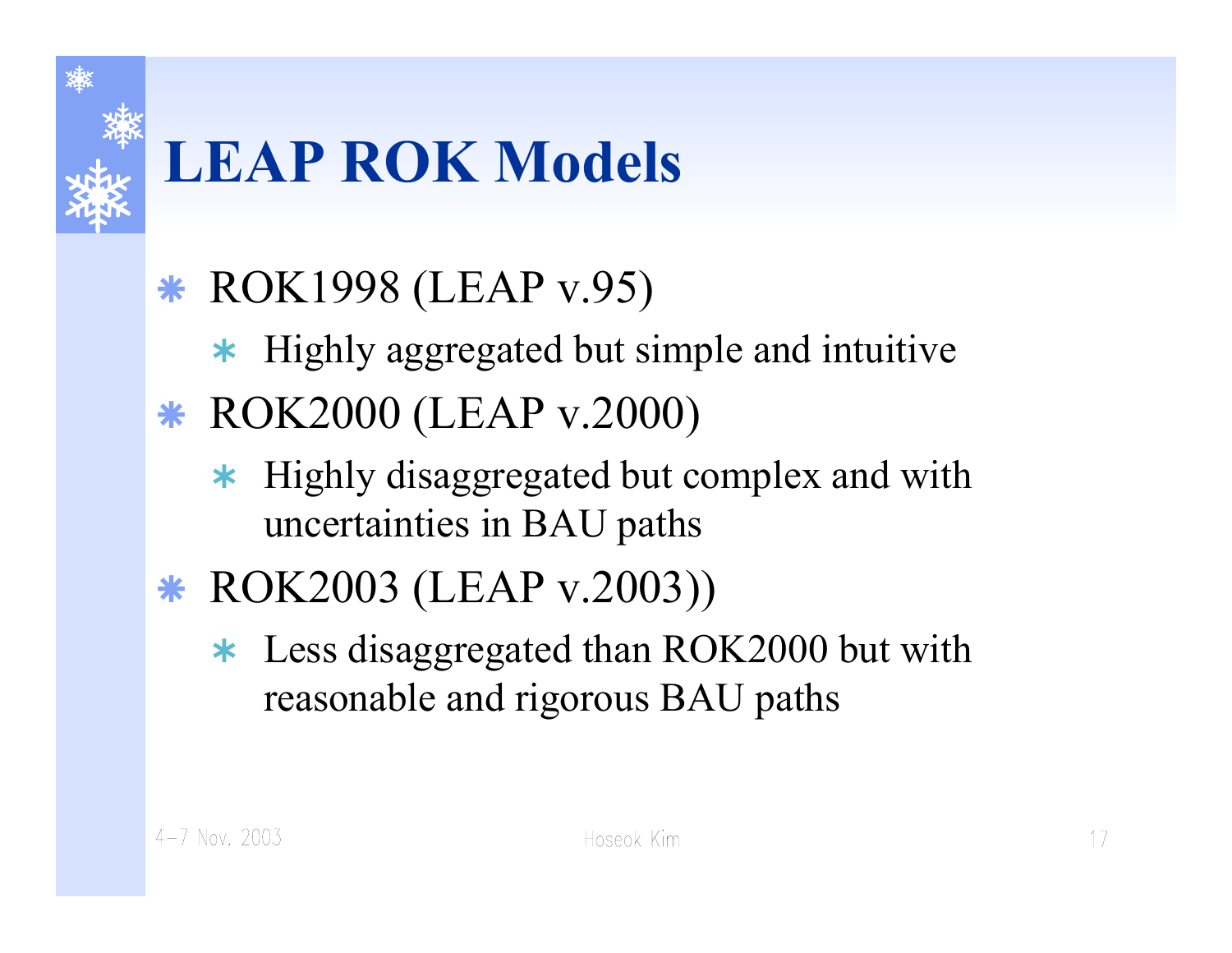## **Determinants of Model Structure**

- \* The purpose of analysis
- \* The modes of shock
- $\ast$ Methodological approach of the analysis
- $\ast$  Time horizon
- $\ast$ Geographical coverage
- $\bf *}$ Sectoral coverage
- Å Data restriction or availability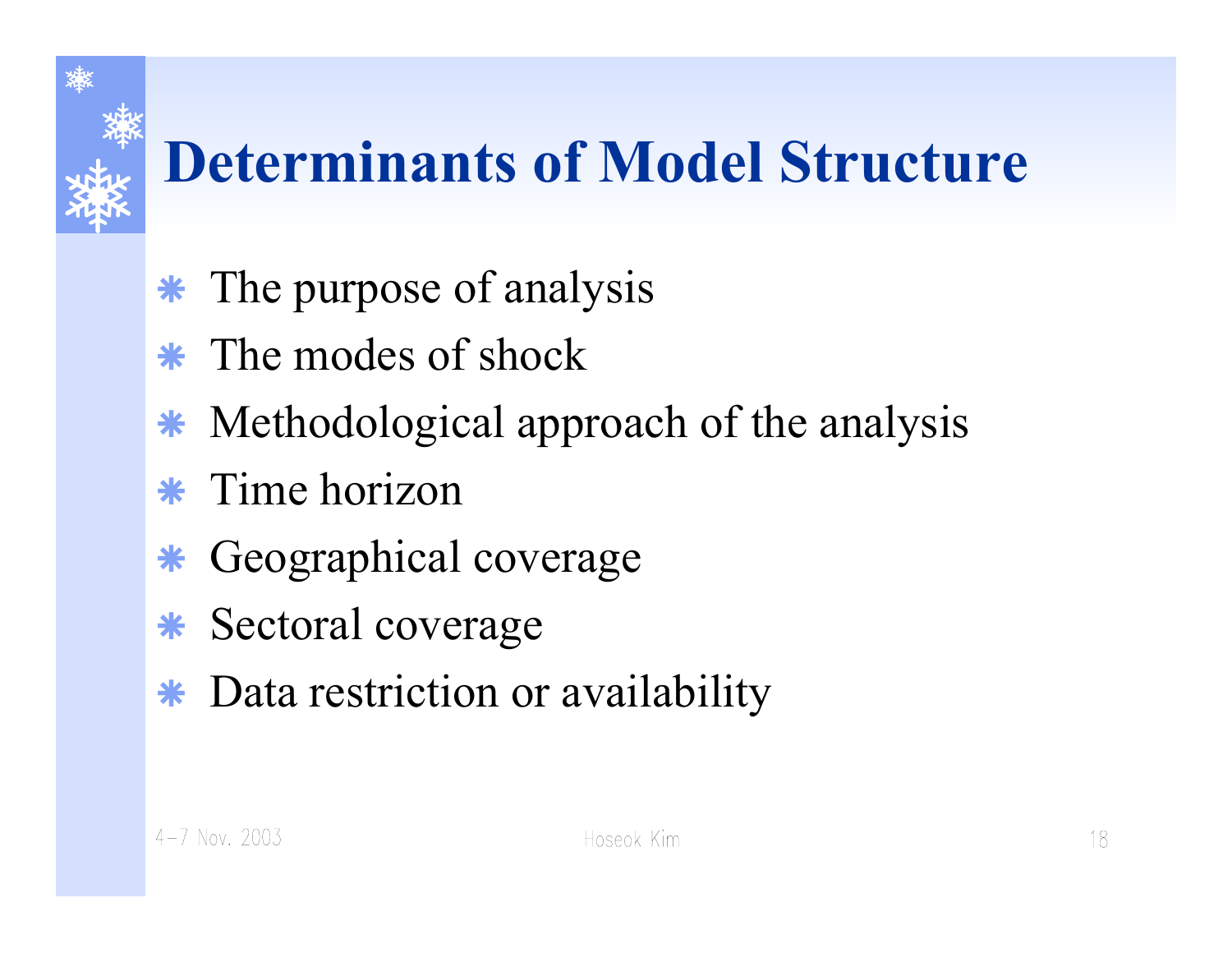

#### **ROK Models**

- $\ast$  The purpose is to assess the recent ROK's energy policy scheme and its regional implication
- $\bf{*}$  Shock: Policies on energy demand, supply, and technological change
- $\ast$ Methodology: LEAP software (scenario analysis)
- $\ast$ Time horizon: 2000-2015 (medium-term)
- $\ast$ Geographical coverage: National model
- $\ast$ Sectoral coverage: Energy sector
- $\ast$ Data availability: Quite good!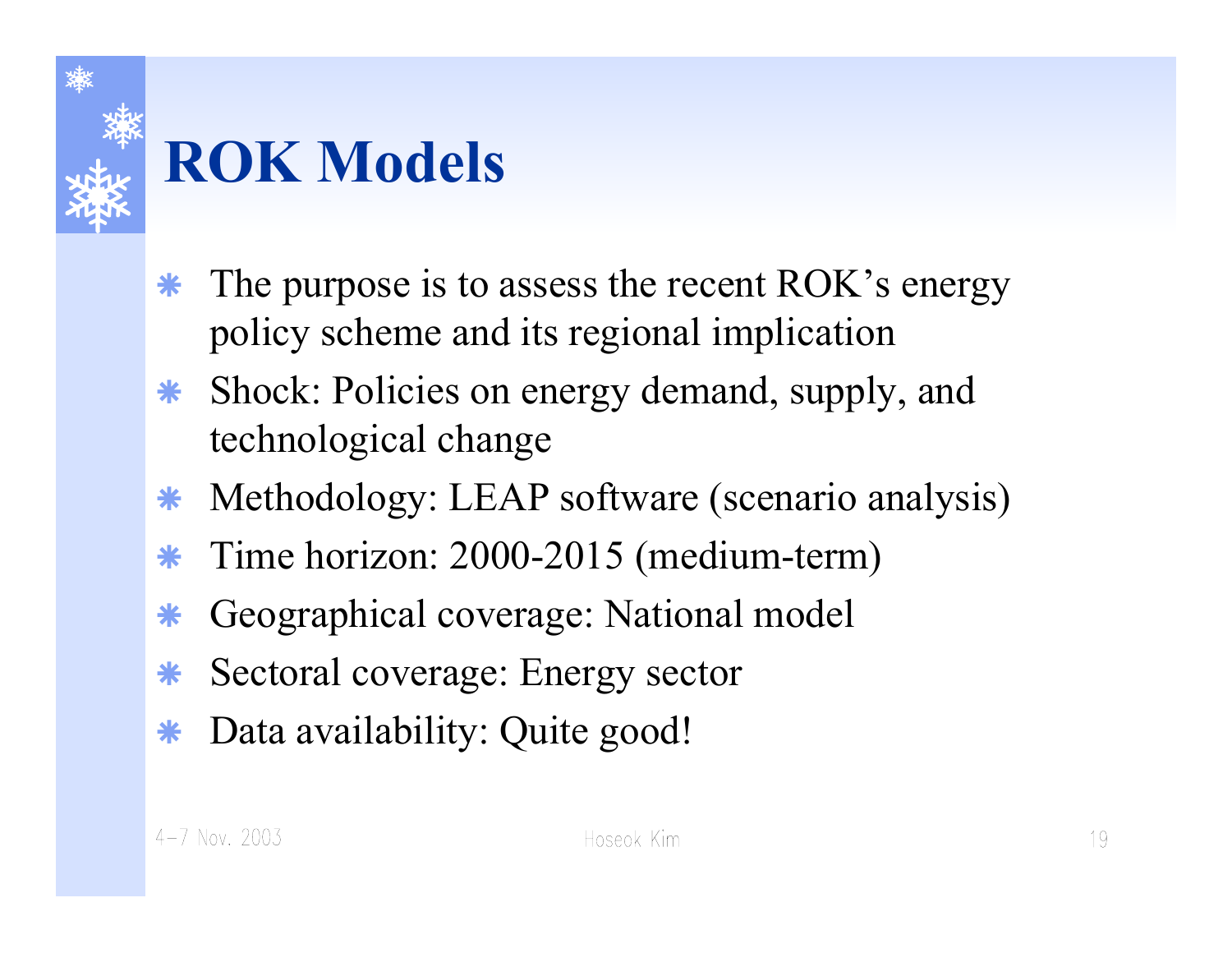

## **The Structure of ROK2003**

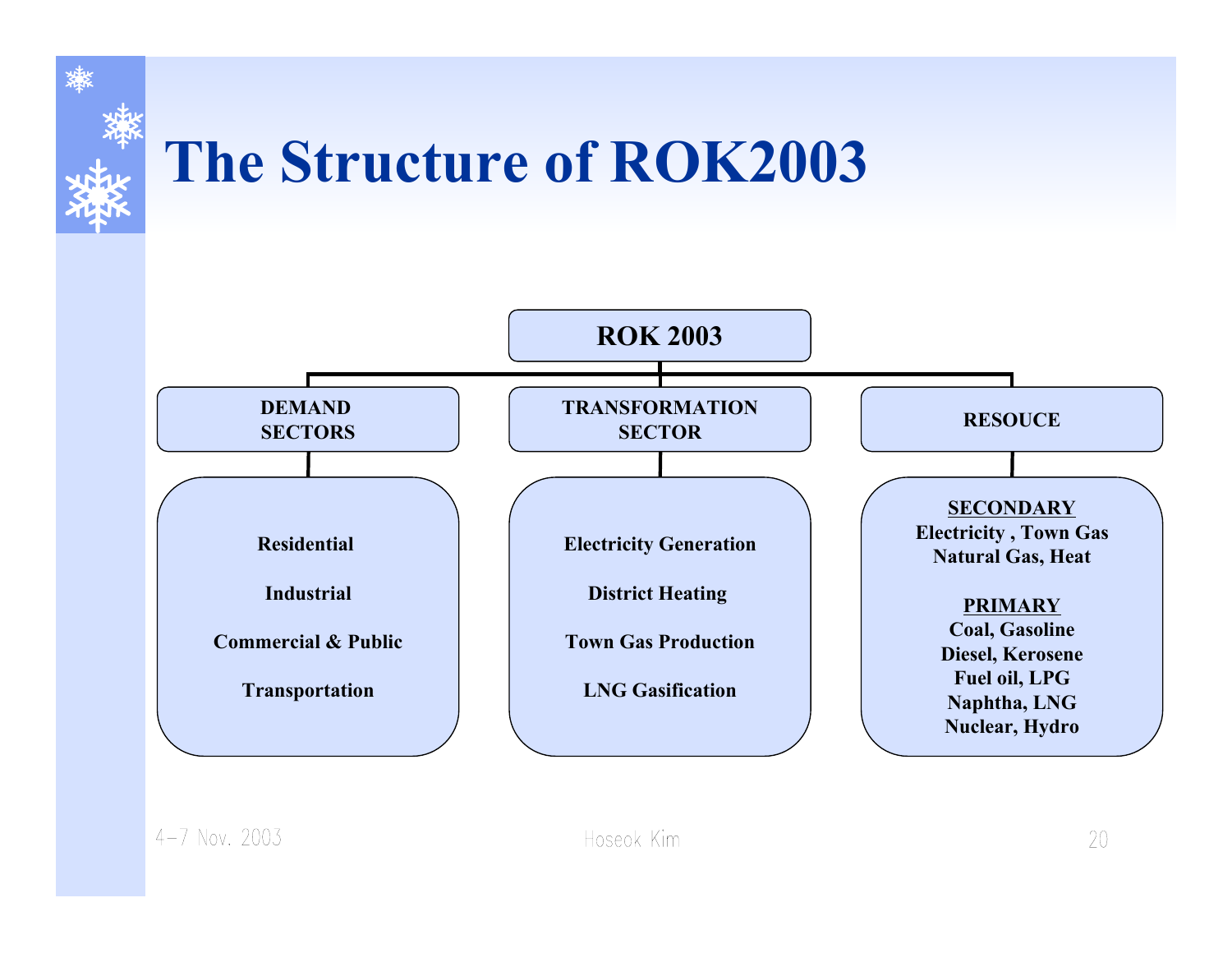

## **ROK2002 Model Diagram**

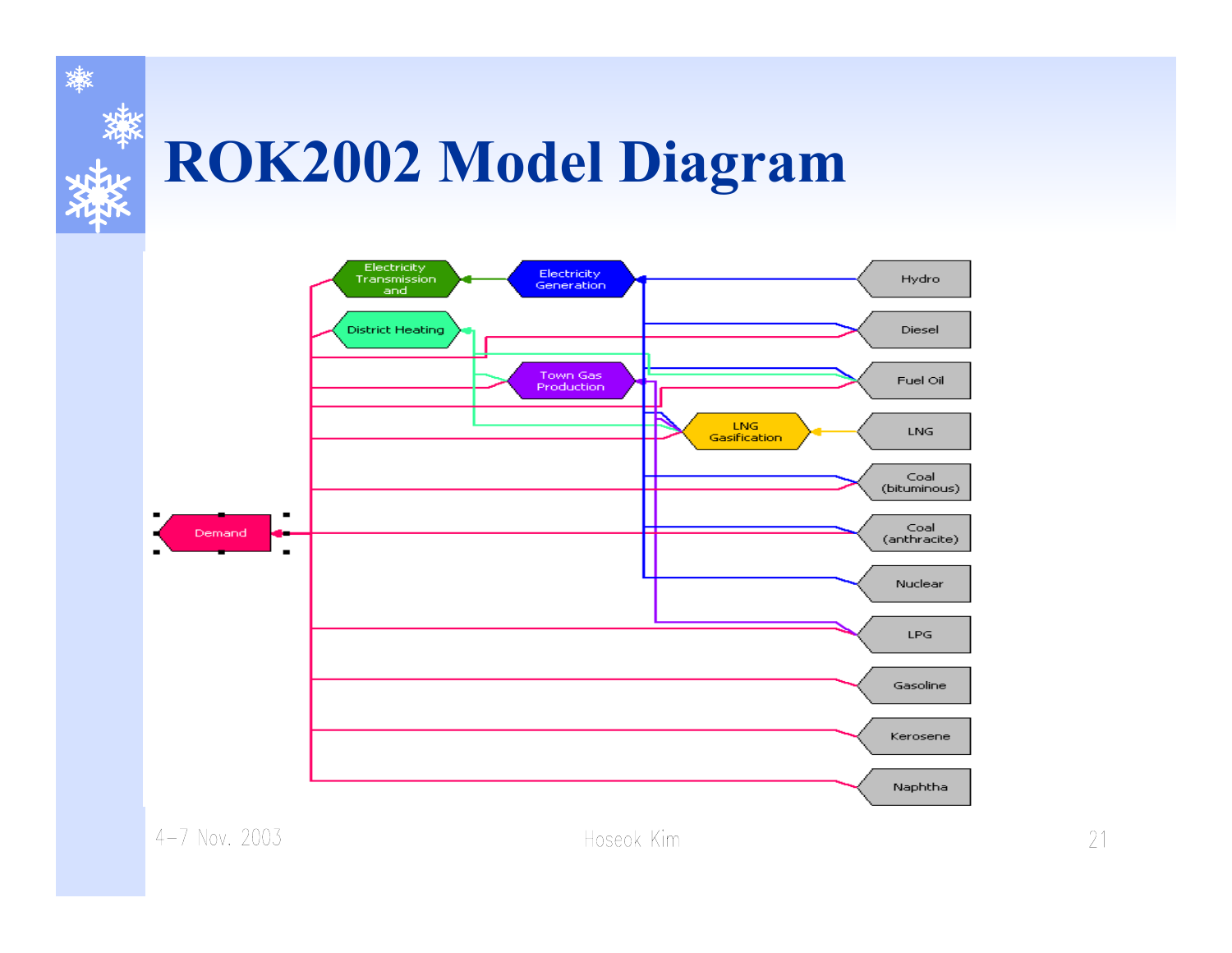## **Current Status of ROK2003**

- Å Well equipped with key data, parameters, and BAU path
- Å Highly disaggregated in residential demand, transportation and transformation sectors
- Å Well structured to be applied in electricity generation and transportation analysis
- Å Two alternative scenarios are under developing in the climate policy context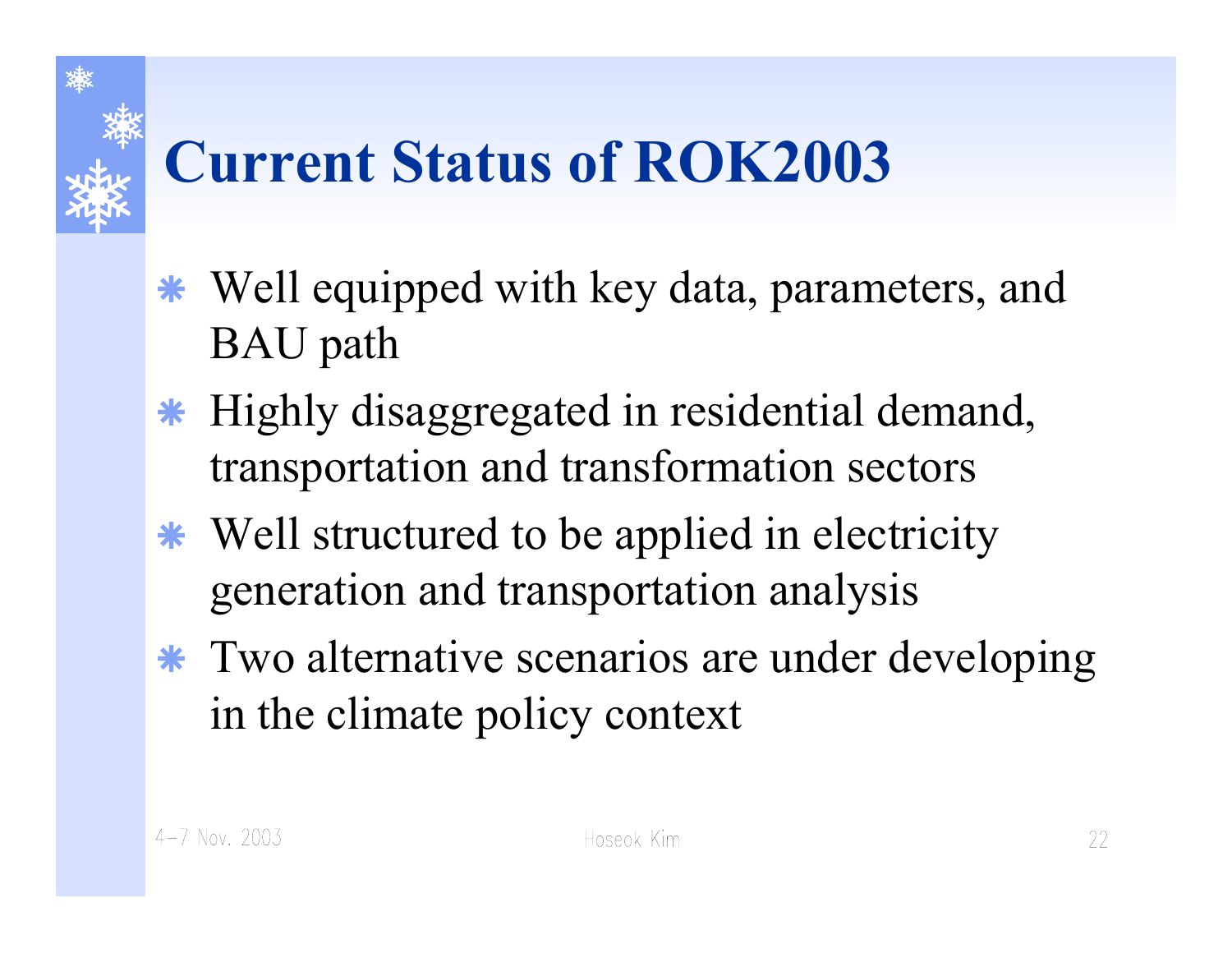

## **Key Data Gaps**

- ÅSmall Electricity Appliances
- Å Renewable Energy Uses
- Å Mass transit & freight: BAU path
- \* Air Transportation
- Å Heat Production of CHP
- Å Electricity Production of HOB
- ÅOil Refining Process
- Å Domestic Coal Mining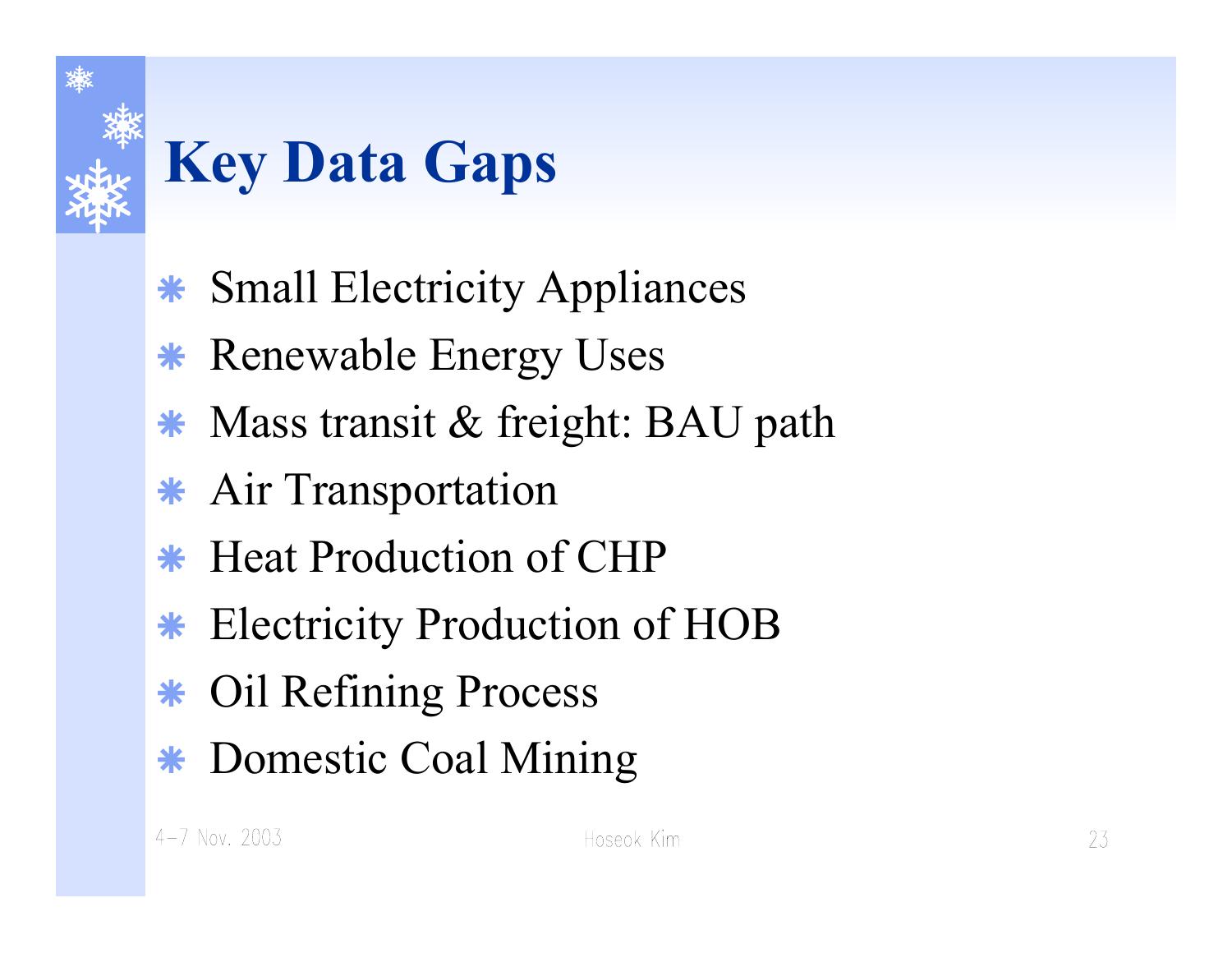

## **Key Data Sources**

- $\ast$ Ministry of Commerce, Industry, and Energy
- $\ast$ Korea Energy Economics Institute
- $\ast$ Korea National Statistical Office
- $\ast$ Korea Development Institute
- ÅThe Bank of Korea
- $\ast$ Korea Electric Power Corporation
- $\ast$ Korea District Heating Corporation
- $\ast$ Korea Coal Corporation
- $\ast$ Korea Gas Corporation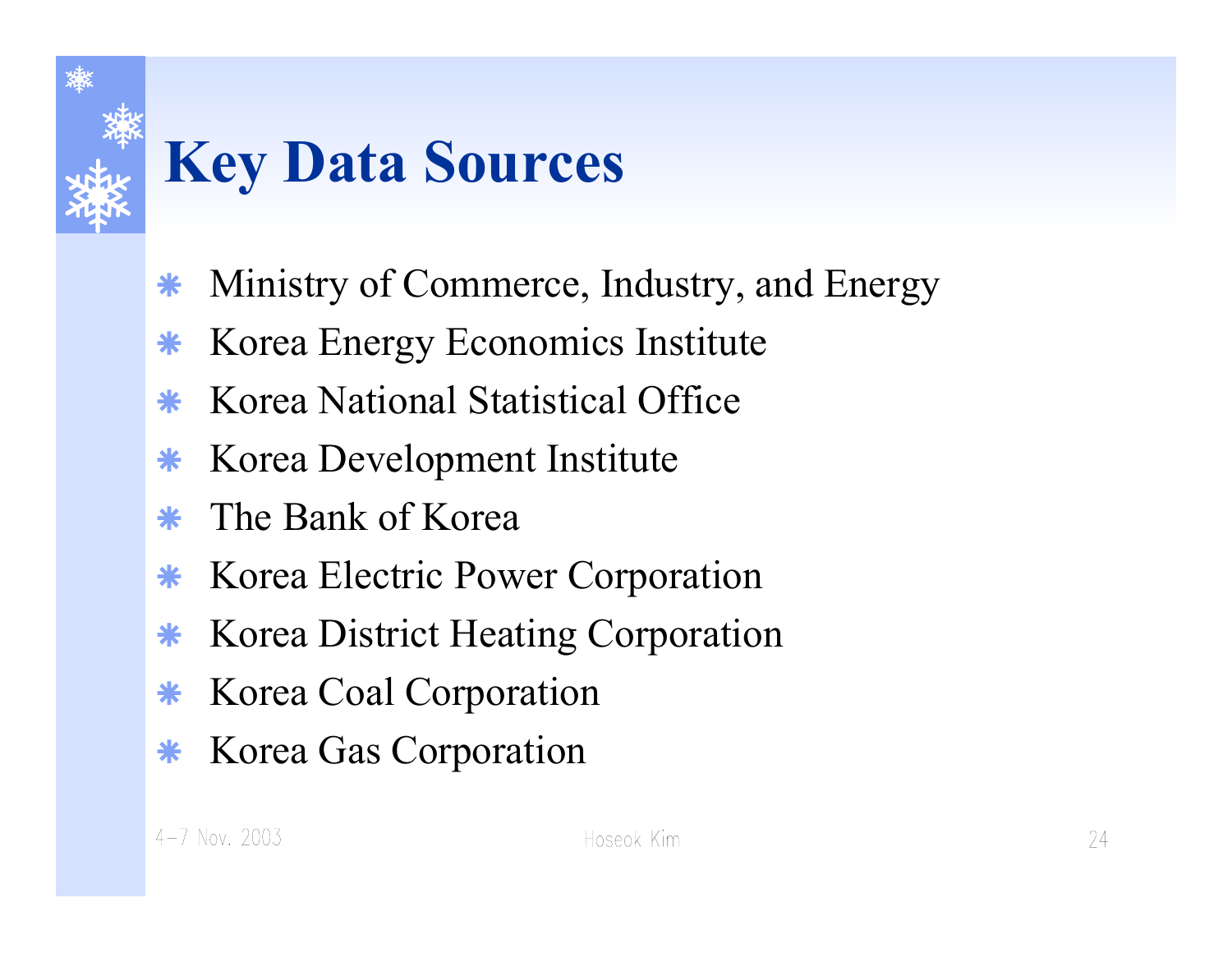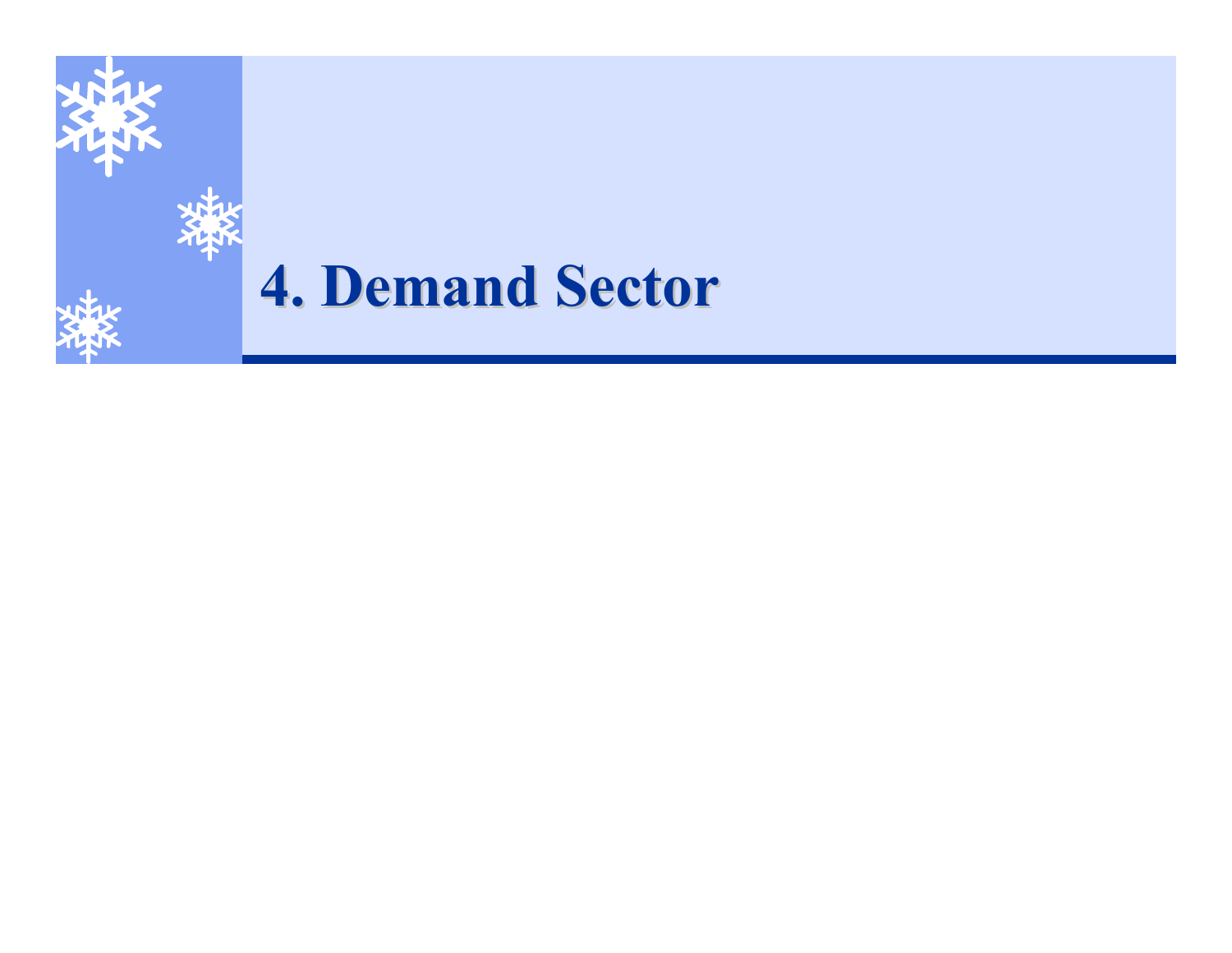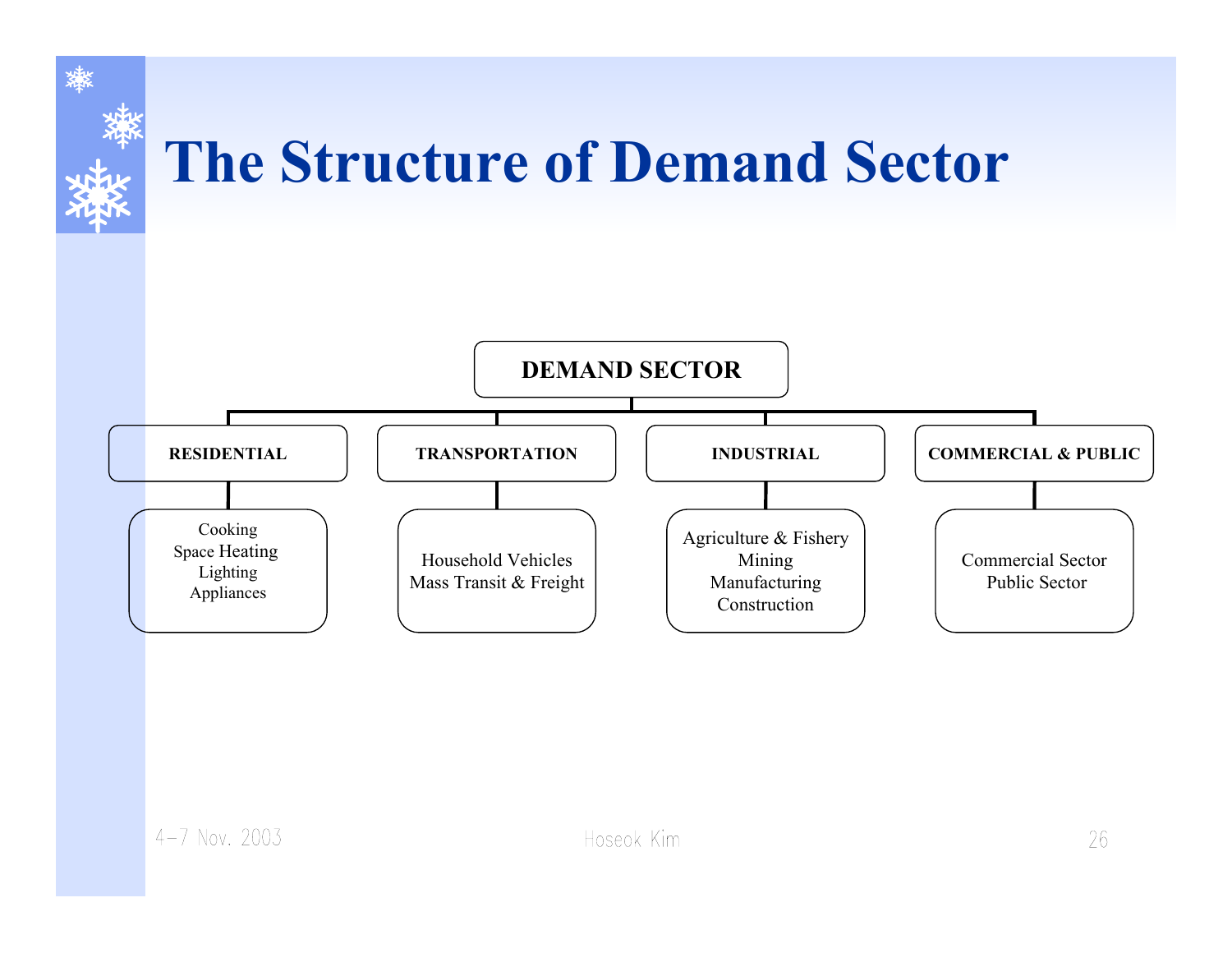

## **Energy Balance: TFE**

| <b>UNIT: 000</b><br><b>TOE</b> | coal                     | Pet    | <b>LNG</b>              | <b>Town Gas</b> | Heat      | Elect  | <b>Total</b> |
|--------------------------------|--------------------------|--------|-------------------------|-----------------|-----------|--------|--------------|
| <b>FINAL</b>                   | 19,847                   | 92,660 | 256                     | 12,561          | 1,119     | 20,600 | 149,173      |
| <b>INDUSTRIAL</b>              | 19,129                   | 47,209 | 207                     | 3,308           | $\star$   | 11,374 | 83,135       |
| <b>TRANSP</b>                  | $\blacksquare$           | 30,824 | $\langle \cdot \rangle$ | $\blacksquare$  | $\bullet$ | 175    | 30,999       |
| <b>RESIDENT</b>                | 718                      | 13,487 | 49                      | 9,024           | 1,097     | 7,891  | 32,414       |
| <b>PUBLIC</b>                  | $\overline{\phantom{a}}$ | 1,141  |                         | 229             | $22\,$    | 1,160  | 2,626        |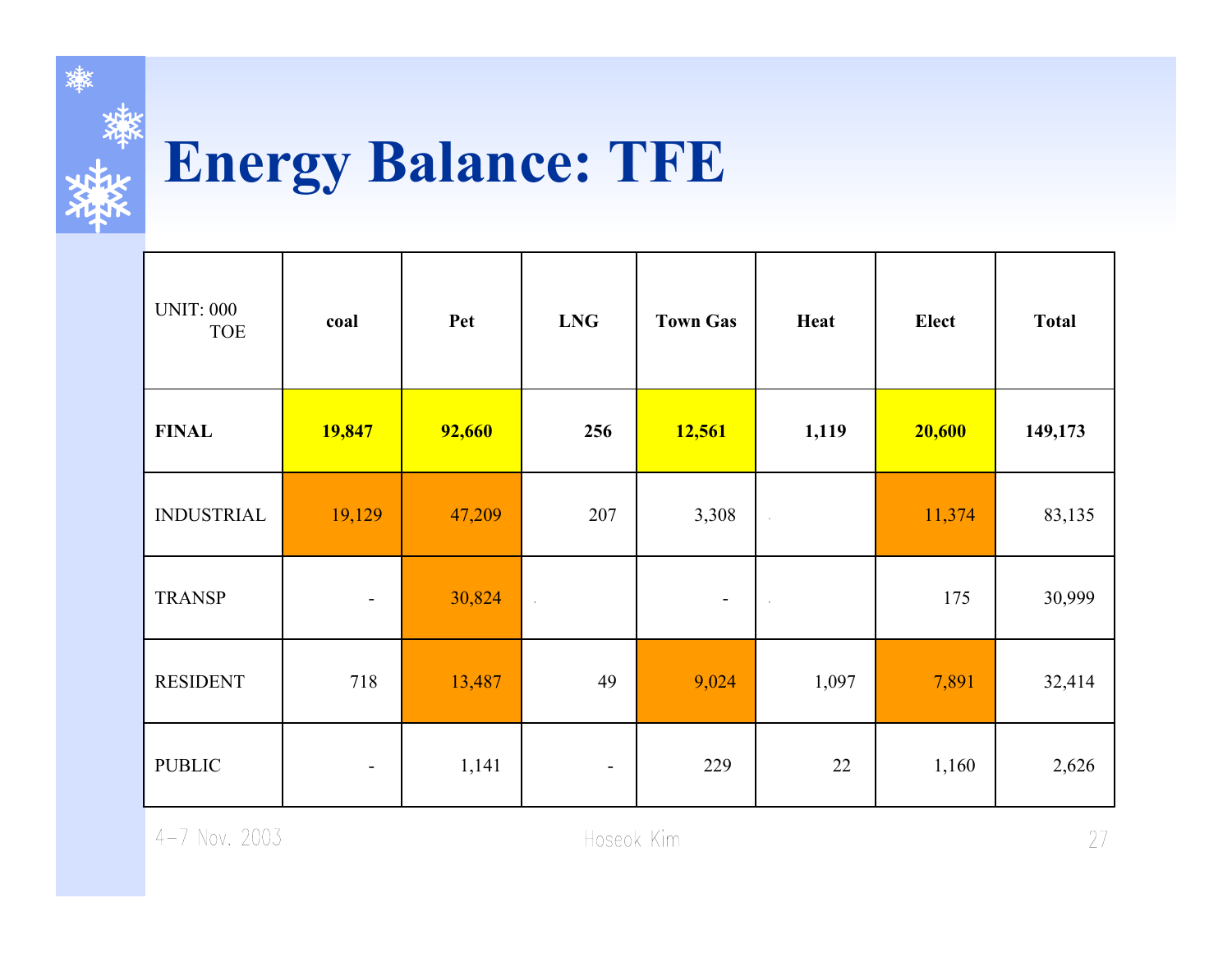

## **Final Energy Demand in 2000**

| (M TOE)                                       | Coal             | <b>Petrol</b><br>eum | <b>Town</b><br>Gas | Electri<br>city | <b>Heat</b>      | <b>Renew</b><br>able | <b>Total</b>       |         |
|-----------------------------------------------|------------------|----------------------|--------------------|-----------------|------------------|----------------------|--------------------|---------|
| <b>Industrial</b>                             | 19.1             | 48.2                 | 3.3                | 11.4            | $\boldsymbol{0}$ | 1.9                  | 83.9               | 56.0%   |
| <b>Residential &amp;</b><br><b>Commercial</b> | 0.7              | 13.5                 | 9.0                | 7.9             | 1.1              | 0.2                  | 32.4               | 21.6%   |
| Public &<br><b>Others</b>                     | $\boldsymbol{0}$ | 1.1                  | 0.2                | 1.2             | $\boldsymbol{0}$ | $\boldsymbol{0}$     | 2.6                | $1.7\%$ |
| <b>Transportation</b>                         | $\boldsymbol{0}$ | 30.8                 | $\boldsymbol{0}$   | 0.2             | $\boldsymbol{0}$ | $\boldsymbol{0}$     | 31.0               | 20.6%   |
| <b>Total</b>                                  | 19.8<br>$13.2\%$ | 93.6<br>62.4%        | 12.6<br>8.4%       | 20.6<br>13.7%   | 1.1<br>$0.7\%$   | 2.1<br>$1.4\%$       | <b>150</b><br>100% |         |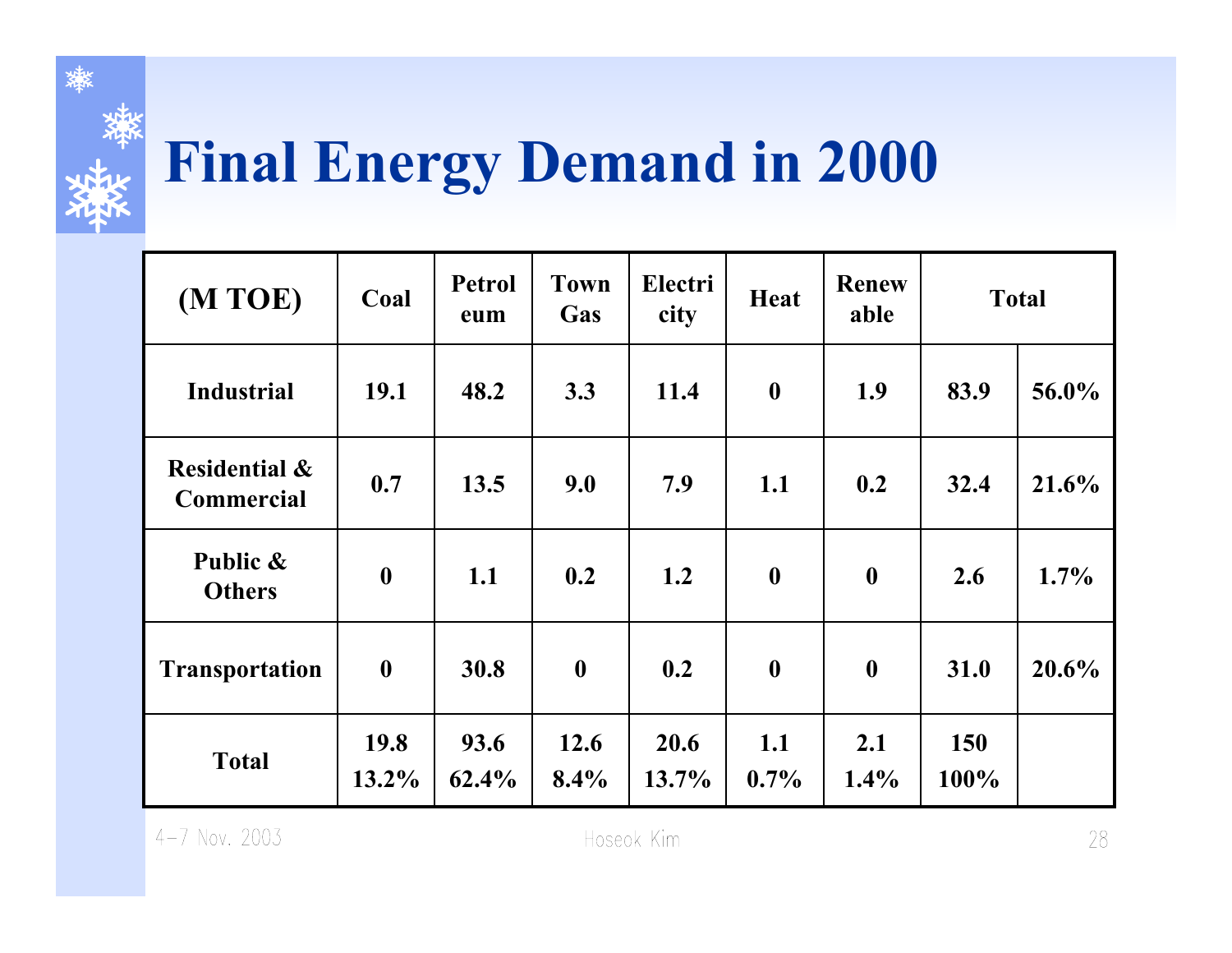

#### **Evolution from 1984 to 2002 of TFE by Sector**

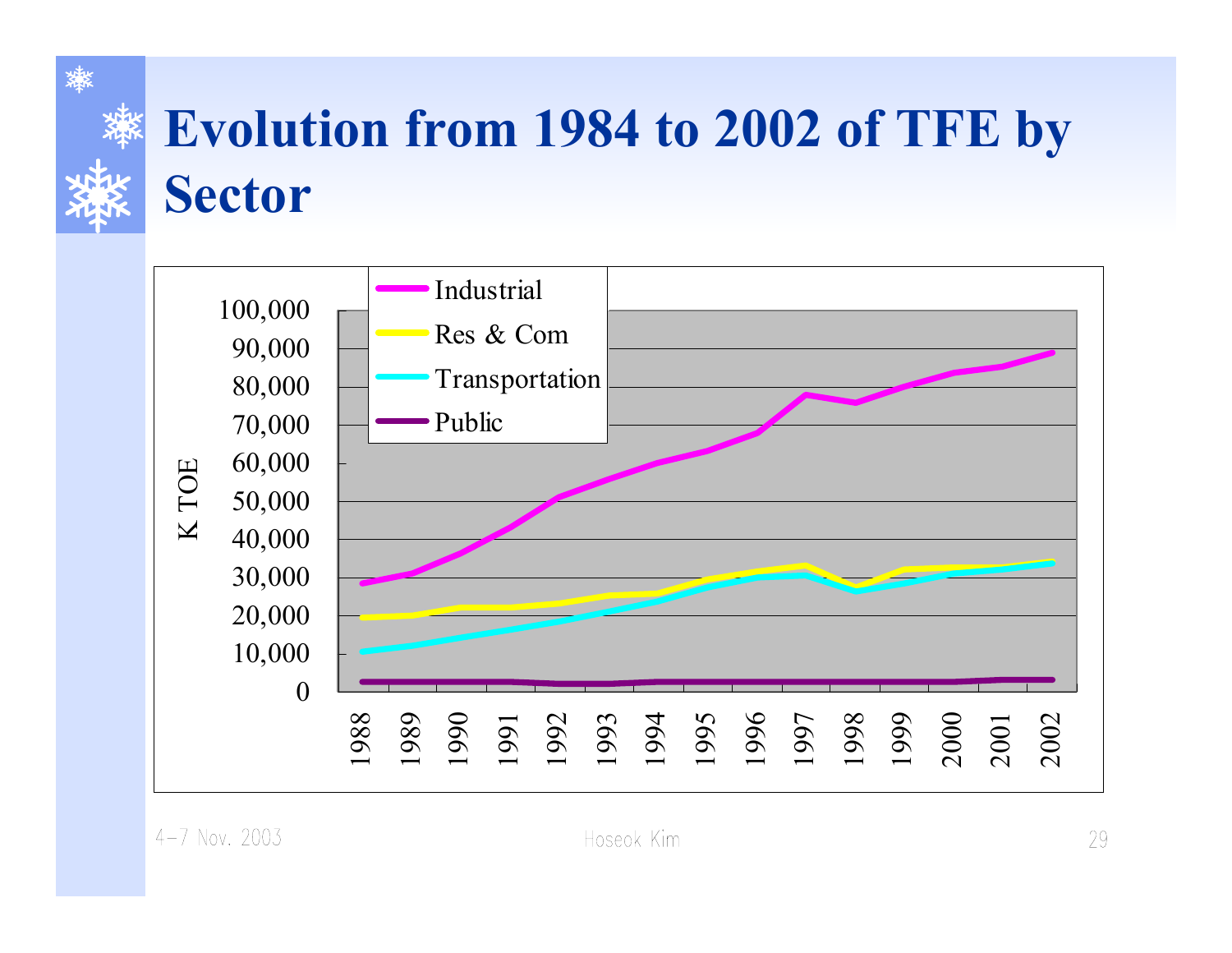

#### **Evolution from 1984 to 2002 of TFE by** Fuel

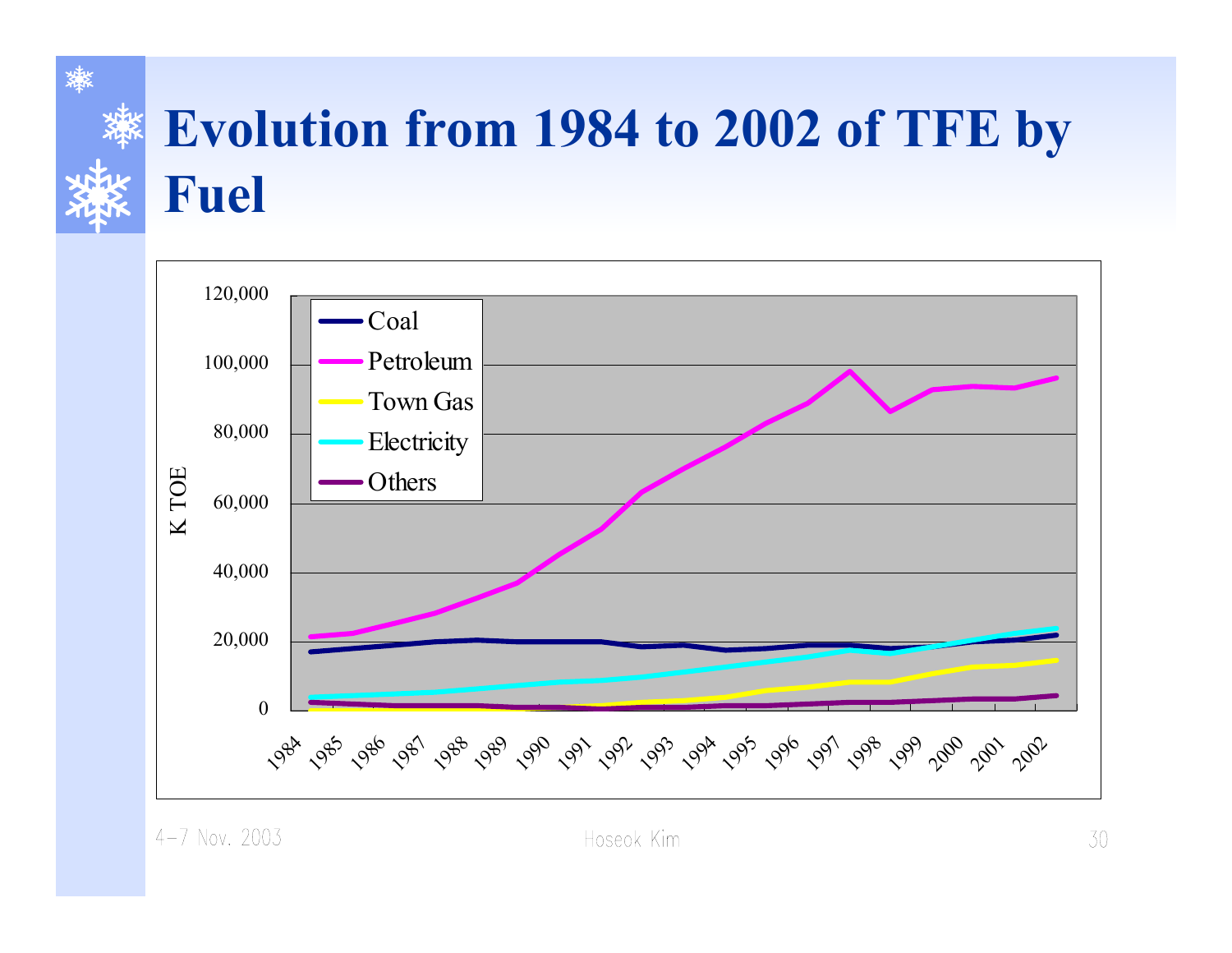

#### **End-Uses of Residential Sector**

| <b>END USES</b>   | <b>FUEL TYPE</b>                               | <b>DEVICE</b>                                                                                                                  |
|-------------------|------------------------------------------------|--------------------------------------------------------------------------------------------------------------------------------|
| <b>HEATING</b>    | COAL, GAS,<br>HEAT, OIL,<br><b>ELECTRICITY</b> | <b>Boilers</b><br><b>District Heating</b>                                                                                      |
| <b>LIGHTING</b>   | <b>ELECTRICITY</b>                             | Incandescent bulbs<br>Fluorescent bulbs<br>Other bulbs                                                                         |
| <b>COOKING</b>    | <b>LPG</b><br><b>Town Gas</b>                  | <b>Town Gas Stove</b><br><b>LPG</b> Stove                                                                                      |
| <b>APPLIANCES</b> | <b>ELECTRICITY</b>                             | Refrigerator, Rice cooker, Air conditioner, TV,<br>PC, Electric stove, Kimchi Refrigerator,<br>Washing machine, Vacuum cleaner |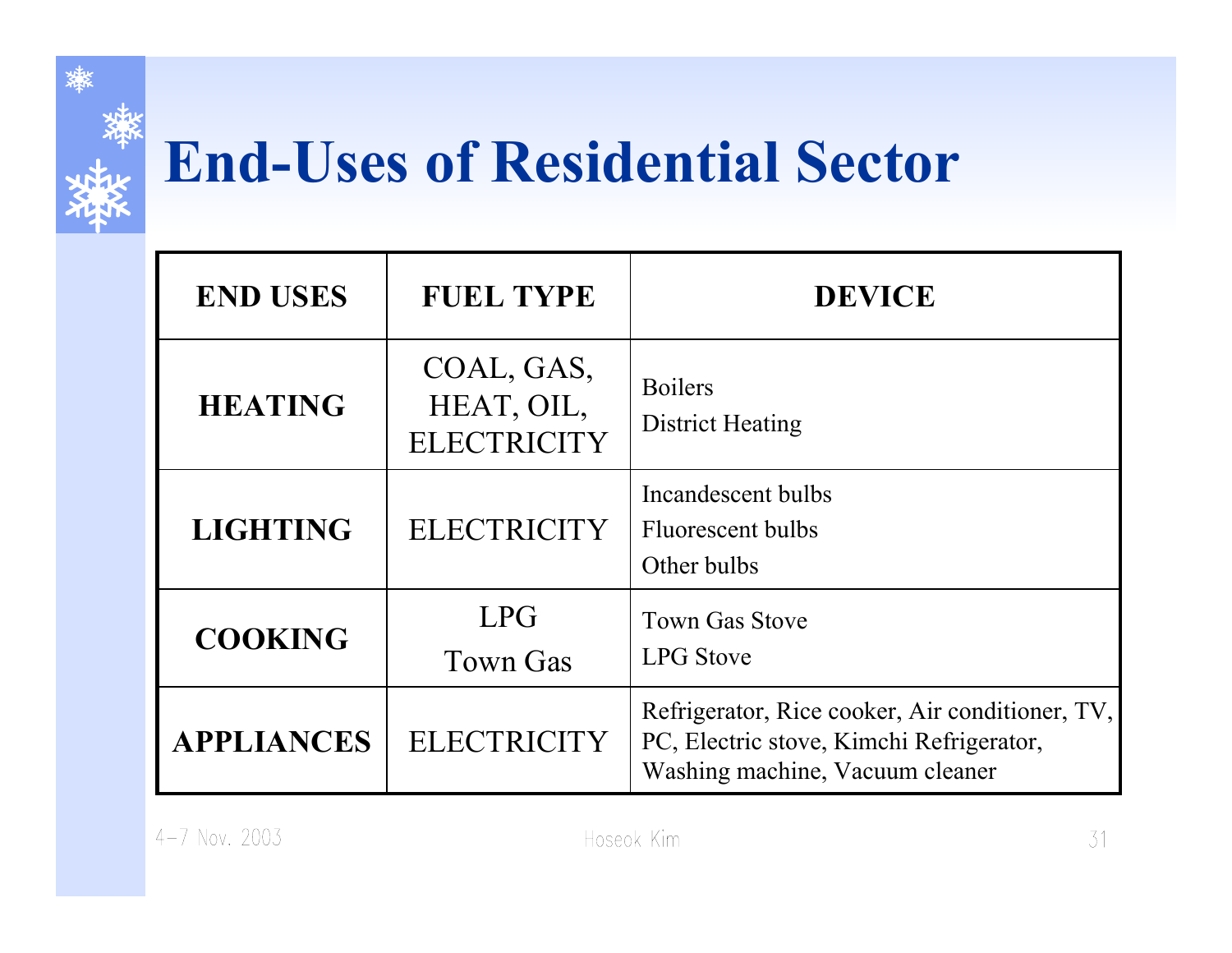

#### **Residential Sector**

|             | Cooking |             | Heating |
|-------------|---------|-------------|---------|
| Town gas    | 51.3    | Oil         | 48.6    |
| <b>LPG</b>  | 46.3    | Town gas    | 37      |
| Oil         | 0.9     | District    | 6.4     |
|             |         | <b>LPG</b>  | 3.4     |
| Electricity | 0.4     | Electricity | 1.6     |
| Coal        | 0.2     | Coal        | 1.5     |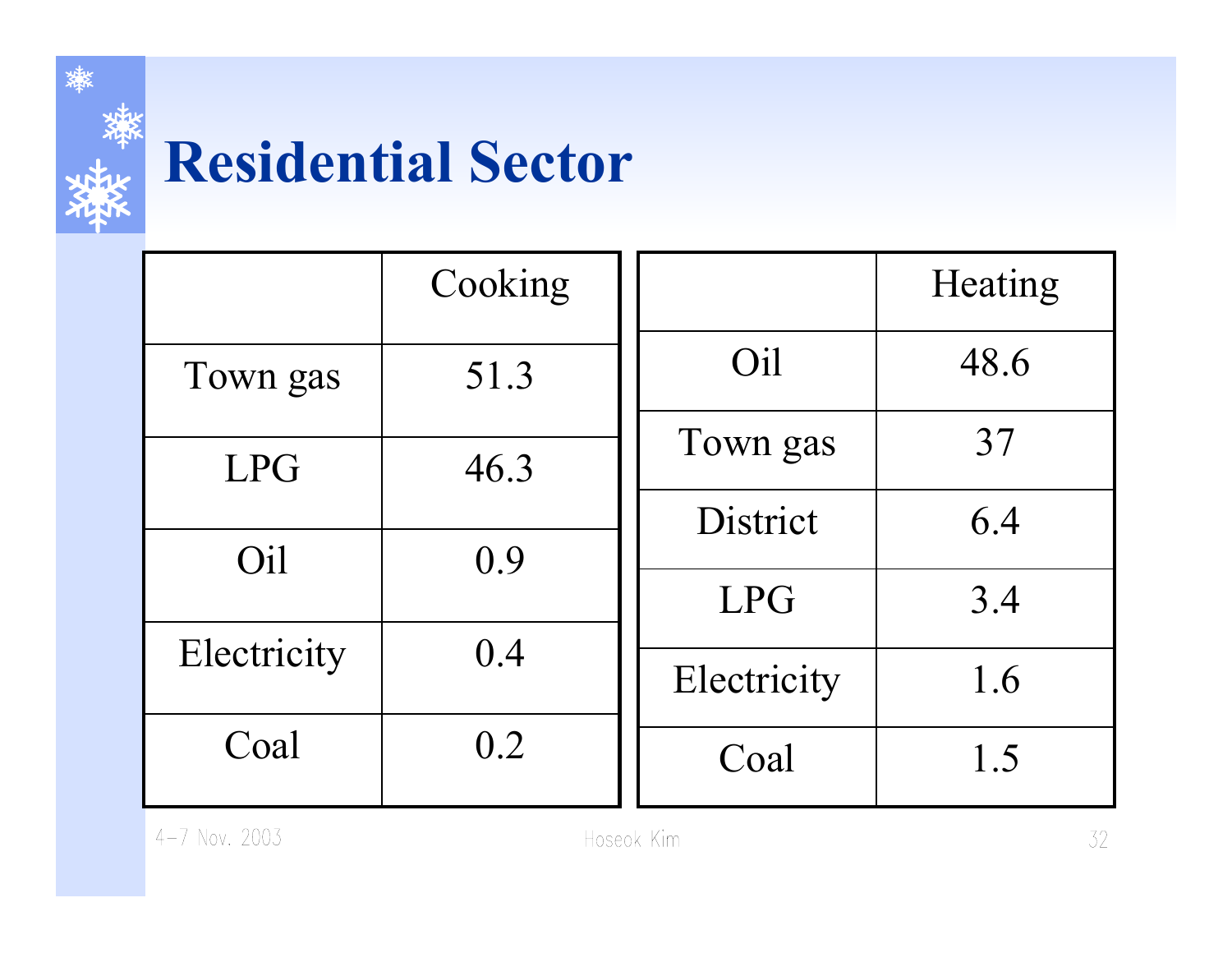

#### **Industrial Sector**

- \* The share of GDP of industrial sector is 44.5%. It is expected to decrease to 40.6% in 2020
- \* The construction activity will increase to 3.5% in 2020 to meet the increasing demand for floor space driven by economic growth.

|           | $Share(\%)$ |
|-----------|-------------|
| Agri&Fish | 5.04        |
| Mining    | 0.18        |
| Manufact. | 92.16       |
| Construct | 2.62        |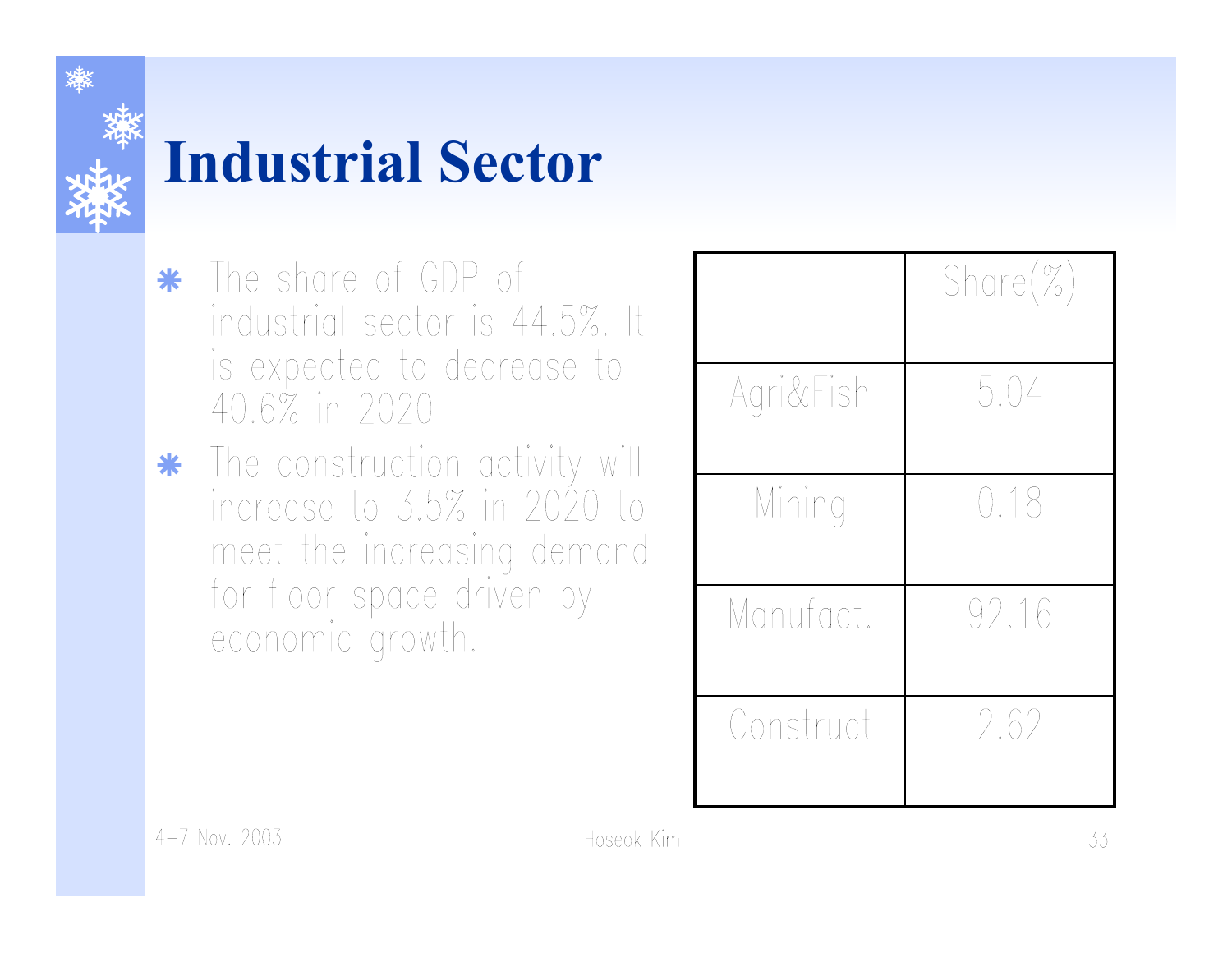

#### **Commercial & Public Sector**

| $\bullet$           | $\bullet$        | 2000   | 2010   | 2020   | 2030   |
|---------------------|------------------|--------|--------|--------|--------|
| <b>Energy Use</b>   | K TOE            | 13,558 | 20,900 | 27,399 | 31,804 |
| Floor Space         | $M m^2$          | 473    | 725    | 928    | 1,075  |
| Energy<br>Intensity | K TOE/M<br>$m^2$ | 28.66  | 28.82  | 29.53  | 29.58  |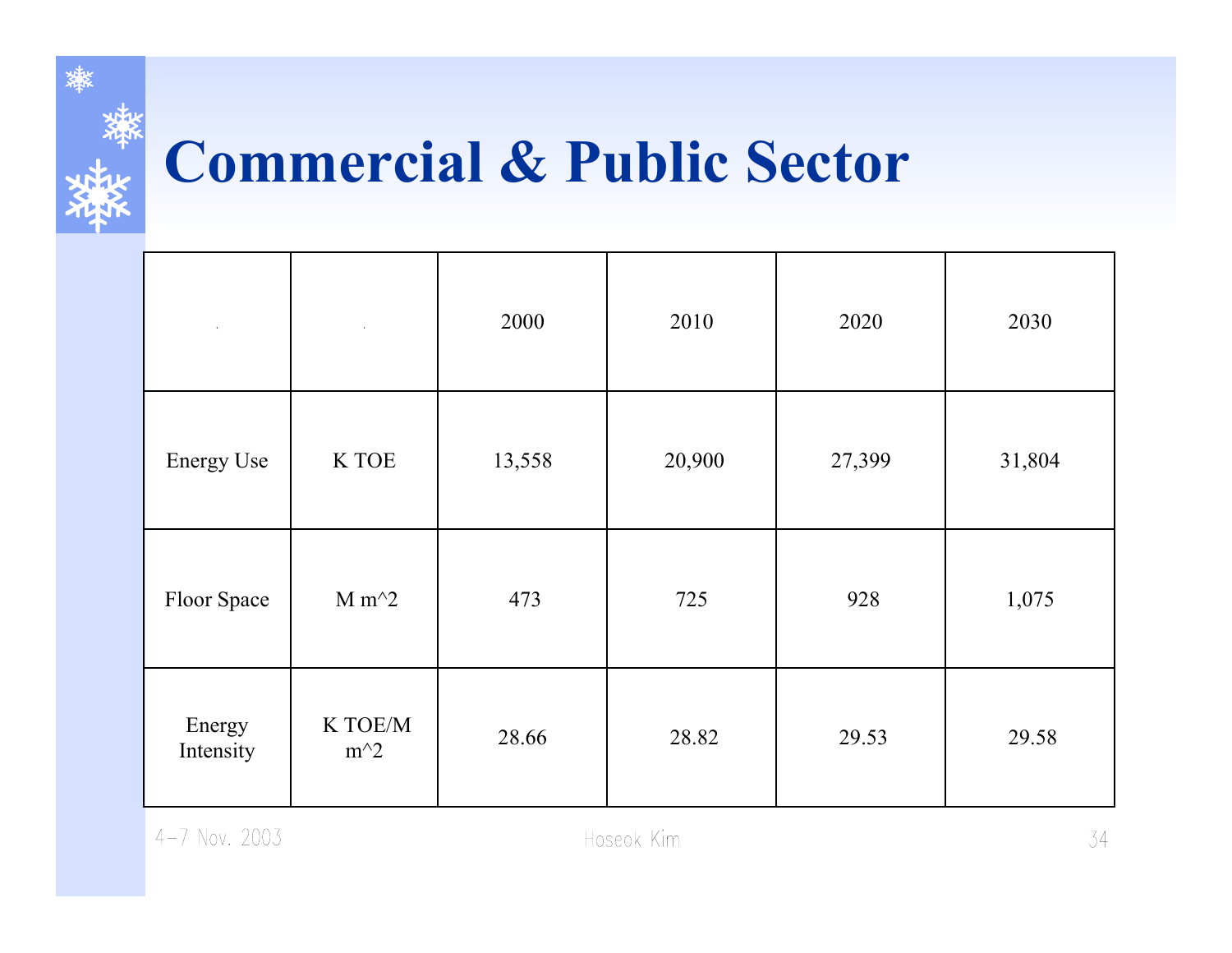

#### **Transportation Sector**

| Household  | Vehicle<br>Population | Fuel Use<br>(Ktoe) |       | MassTran &<br>Freight | Vehicle<br>Population | Fuel Use<br>(Ktoe) |
|------------|-----------------------|--------------------|-------|-----------------------|-----------------------|--------------------|
| Cars       | 7,671,000             | 9,042              |       | Taxi                  | 232,243               | 1,927              |
| <b>SUV</b> | 522,000               | 972                |       | <b>Bus</b>            | 69,170                | 2,138              |
|            |                       |                    | Truck | 235,791               | 2,815                 |                    |
| <b>Bus</b> | 1,284,000             | 2,542              |       | Marine                | 1,827                 | 6,191              |
| Truck      | 2,254,000             | 5,268              |       | Rail                  | 7,297                 | 492                |
| Sum        | 11,731,000            | 17,824             |       | Sum                   | 546,328               | 13,616             |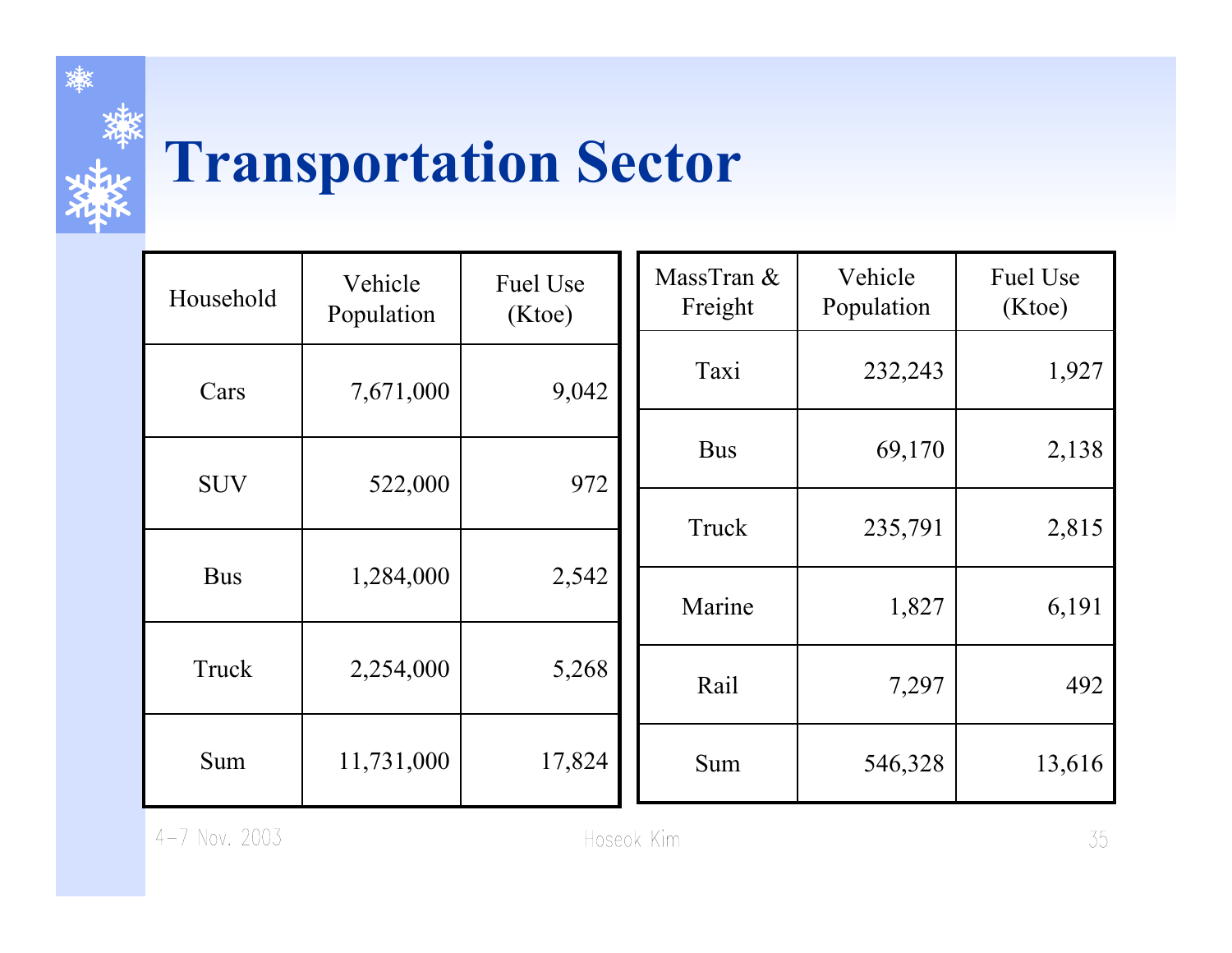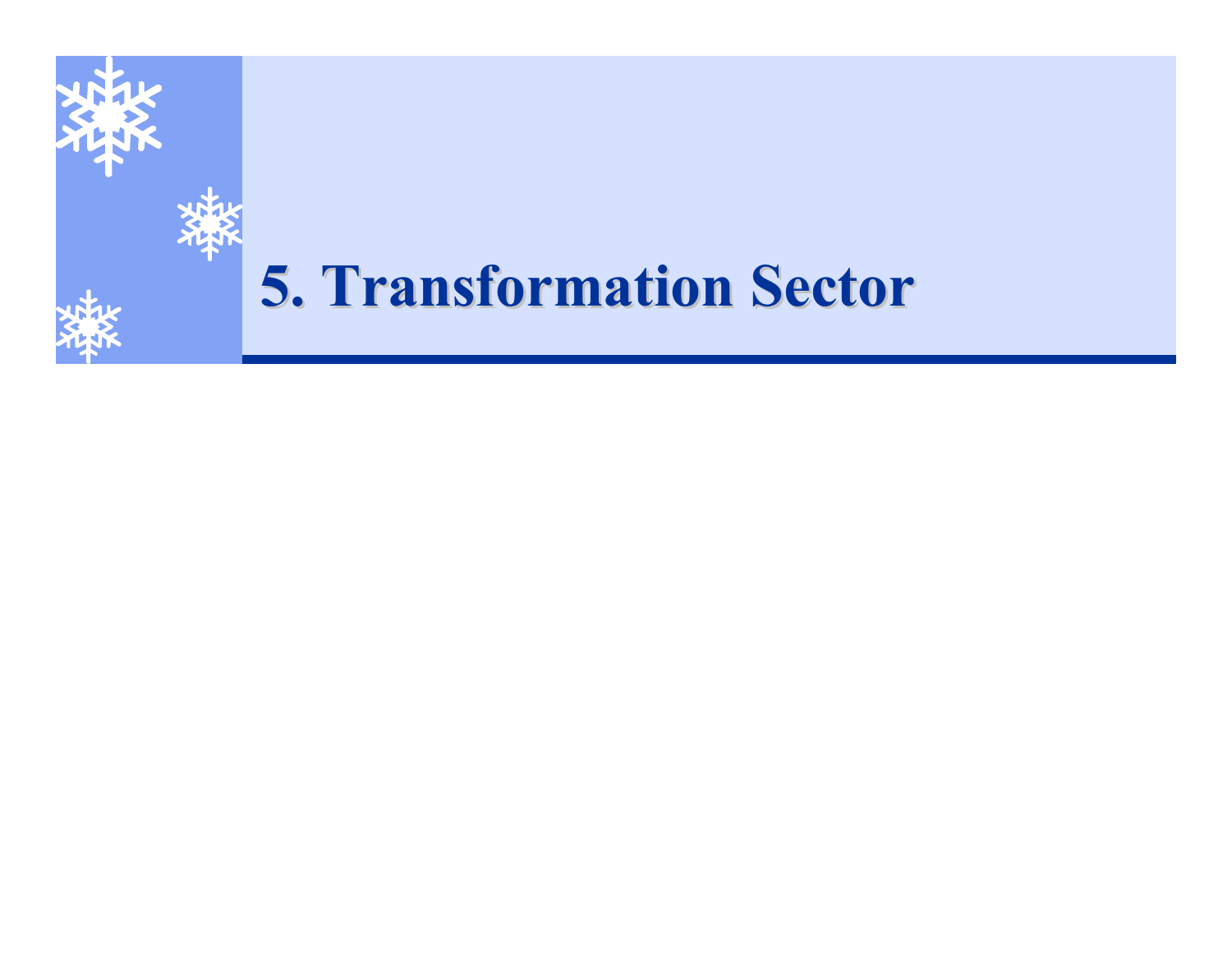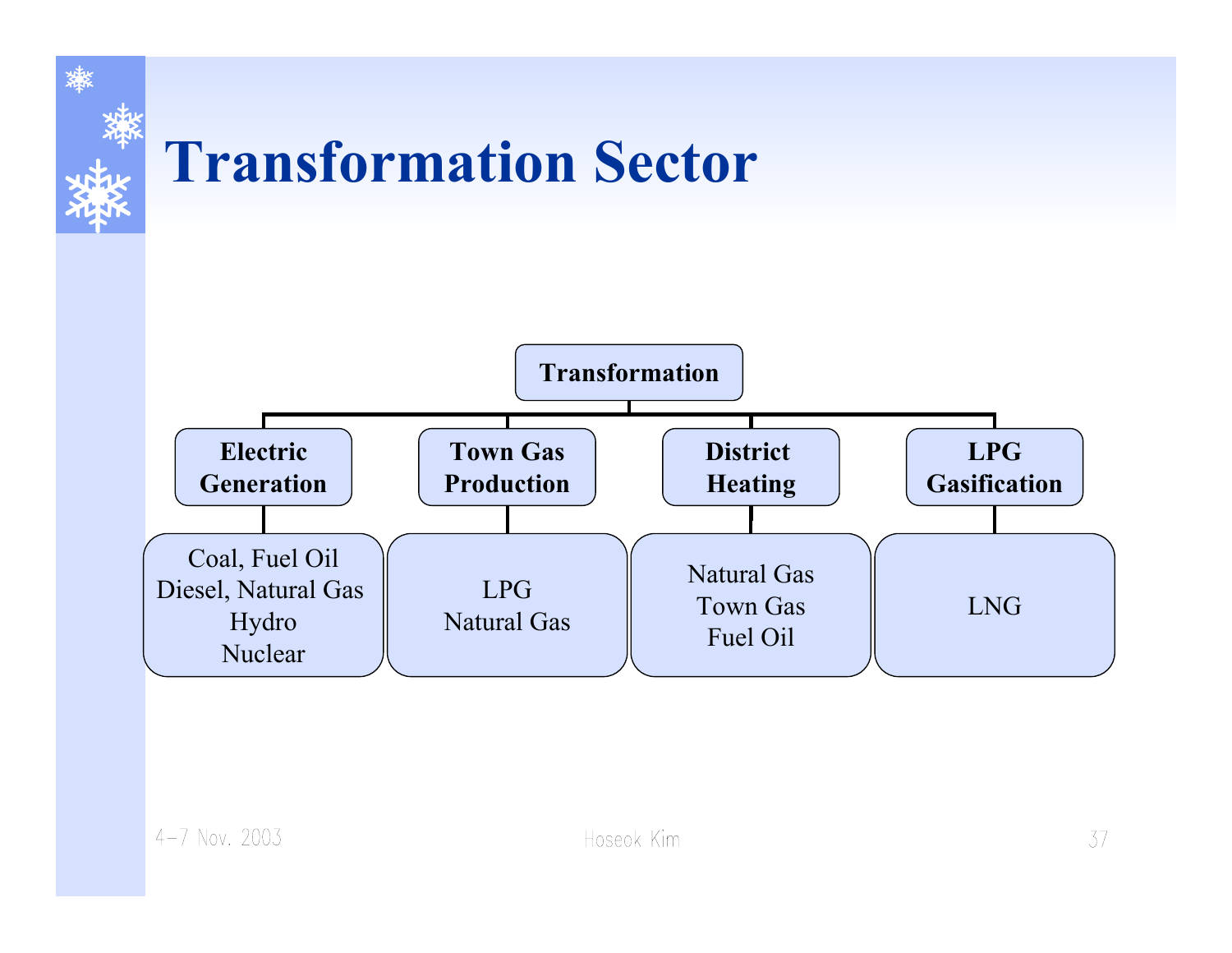

## **Energy Balance: Transformation**

| UNIT:<br>000<br><b>TOE</b> | coal           | Pet     | <b>LNG</b> | <b>Town</b><br>Gas       | Heat                  | <b>Elect</b>                           | <b>Hydro</b> | <b>Nuclea</b><br>r | <b>Total</b> |
|----------------------------|----------------|---------|------------|--------------------------|-----------------------|----------------------------------------|--------------|--------------------|--------------|
| <b>PRIMA</b><br>RY         | 42,911         | 100,280 | 18,924     | $\bullet$                | $\bullet$             | $\bullet$                              | 1,402        | 27,241             | 192,888      |
| Electrici<br>ty            | 23,064         | 6,042   | 5,403      | 108                      | $\blacksquare$<br>809 | $\qquad \qquad \blacksquare$<br>22,910 | 1,402        | 27,241             | 39,541       |
| Heat                       | $\blacksquare$ | 331     | 436        | 120                      | $\blacksquare$<br>355 | $\bullet$                              | $\bullet$    | $\bullet$          | 532          |
| Town<br>Gas                | $\sim$         | 312     | 12,387     | $\blacksquare$<br>12,520 | $\rightarrow$         | $\bullet$                              | $\bullet$    | $\bullet$          | 179          |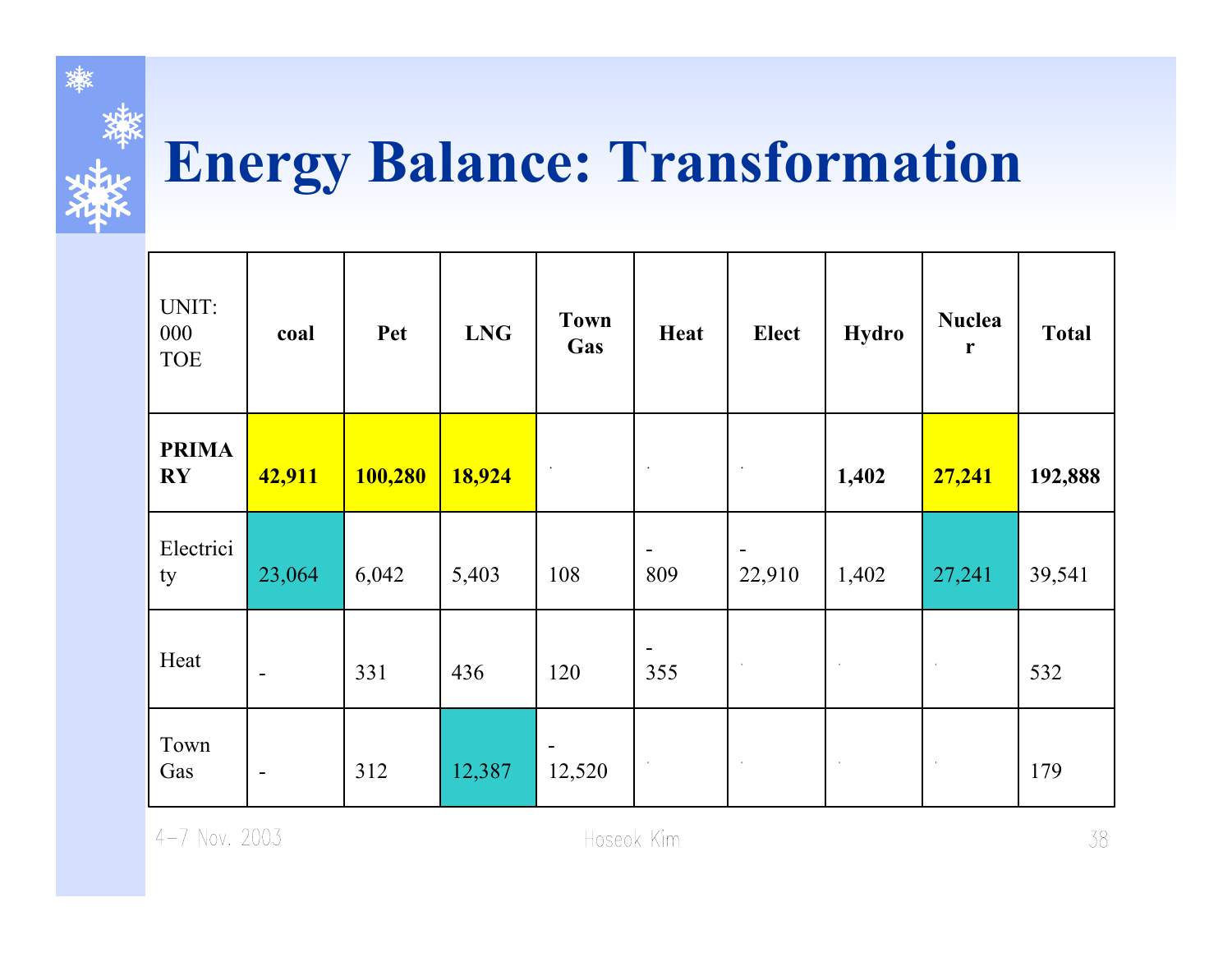

#### **Data on Generation Facilities**

|                 | <b>Efficiency</b><br>(9/0) | <b>Capital Cost</b><br>(K KRW/kW) | <b>O&amp;M</b> Cost<br>(KRW/kW) | Output<br>Share $(\% )$ |
|-----------------|----------------------------|-----------------------------------|---------------------------------|-------------------------|
| Coal            | 39.25                      | 920                               | 32,628                          | 38.7                    |
| Oil             | 37.45                      | 800                               | 21,612                          | 7.4                     |
| <b>LNG</b>      | 35.68                      |                                   |                                 | 0.6                     |
| <b>Internal</b> | 37.2                       | 1,154                             | 69,840                          | 0.1                     |
| <b>Combined</b> | 44.15                      | 505                               | 16,536                          | 9.5                     |
| <b>Hydro</b>    | N.A.                       | 617                               | 12,024                          | 1.2                     |
| <b>Nuclear</b>  | <b>N.A.</b>                | 1,346                             | 41,544                          | 42.4                    |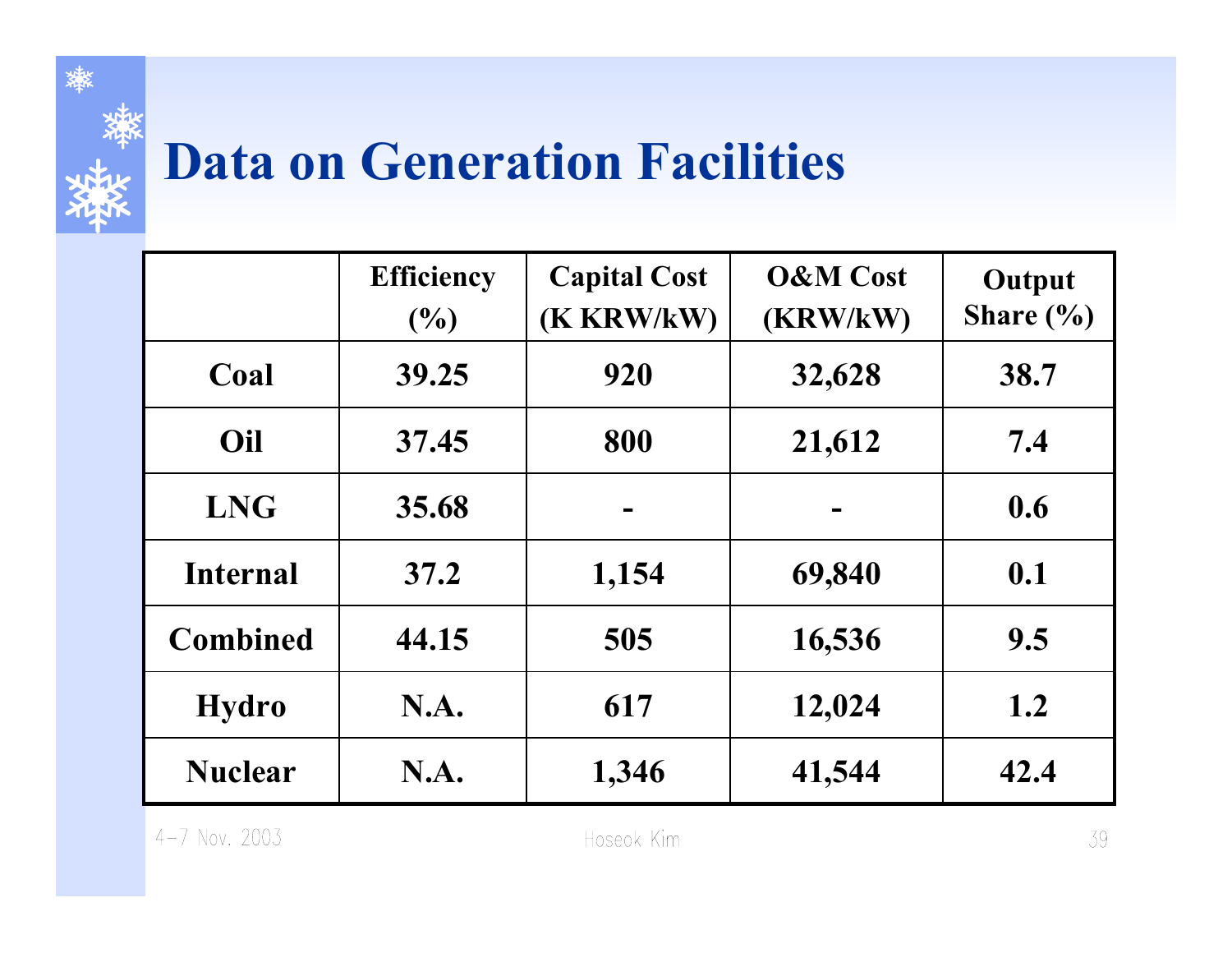

## **Electric Generation by Fuel**

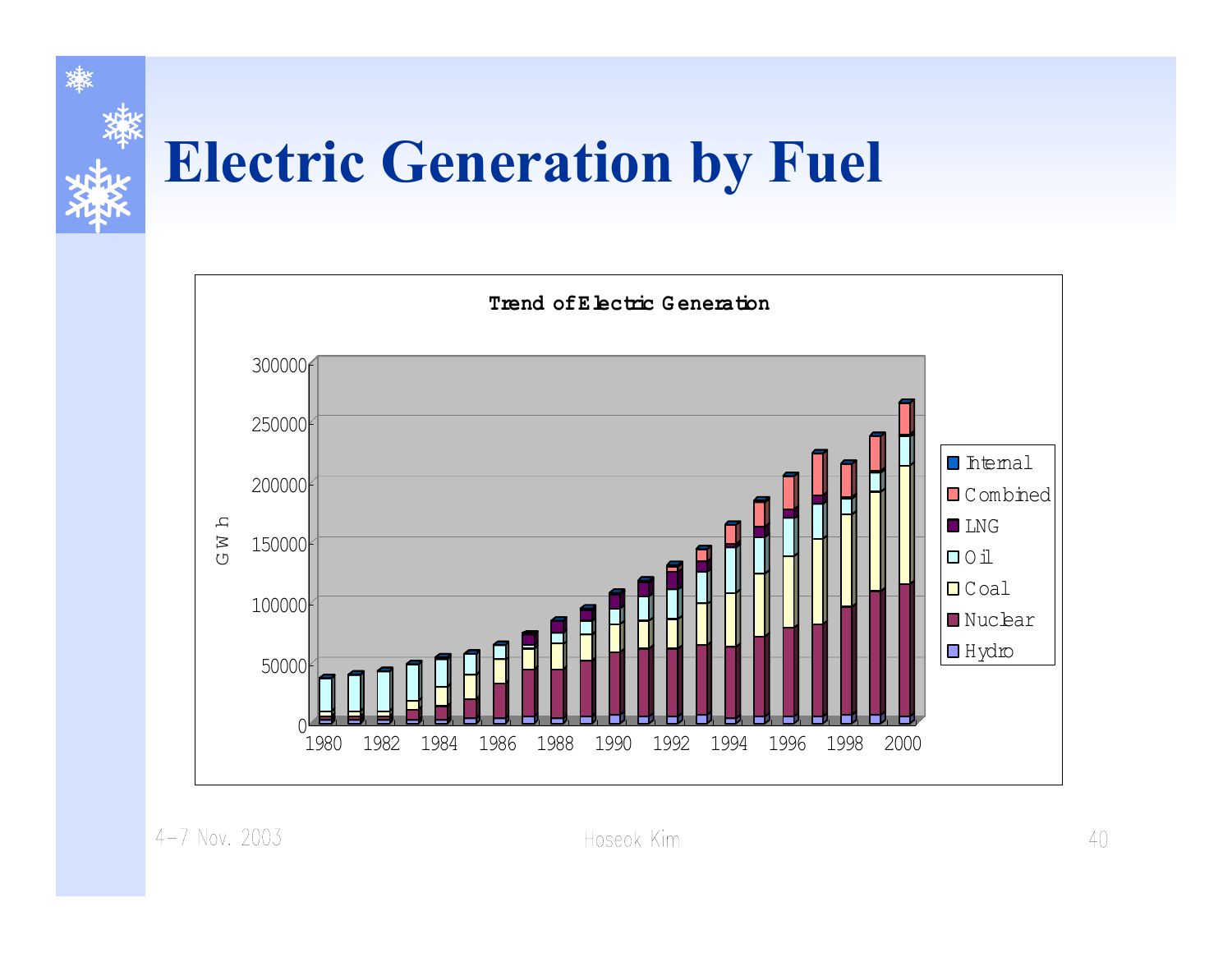# Non-Electricity Transformation

\* District heating

\* Town gas production

\* LNG gasification process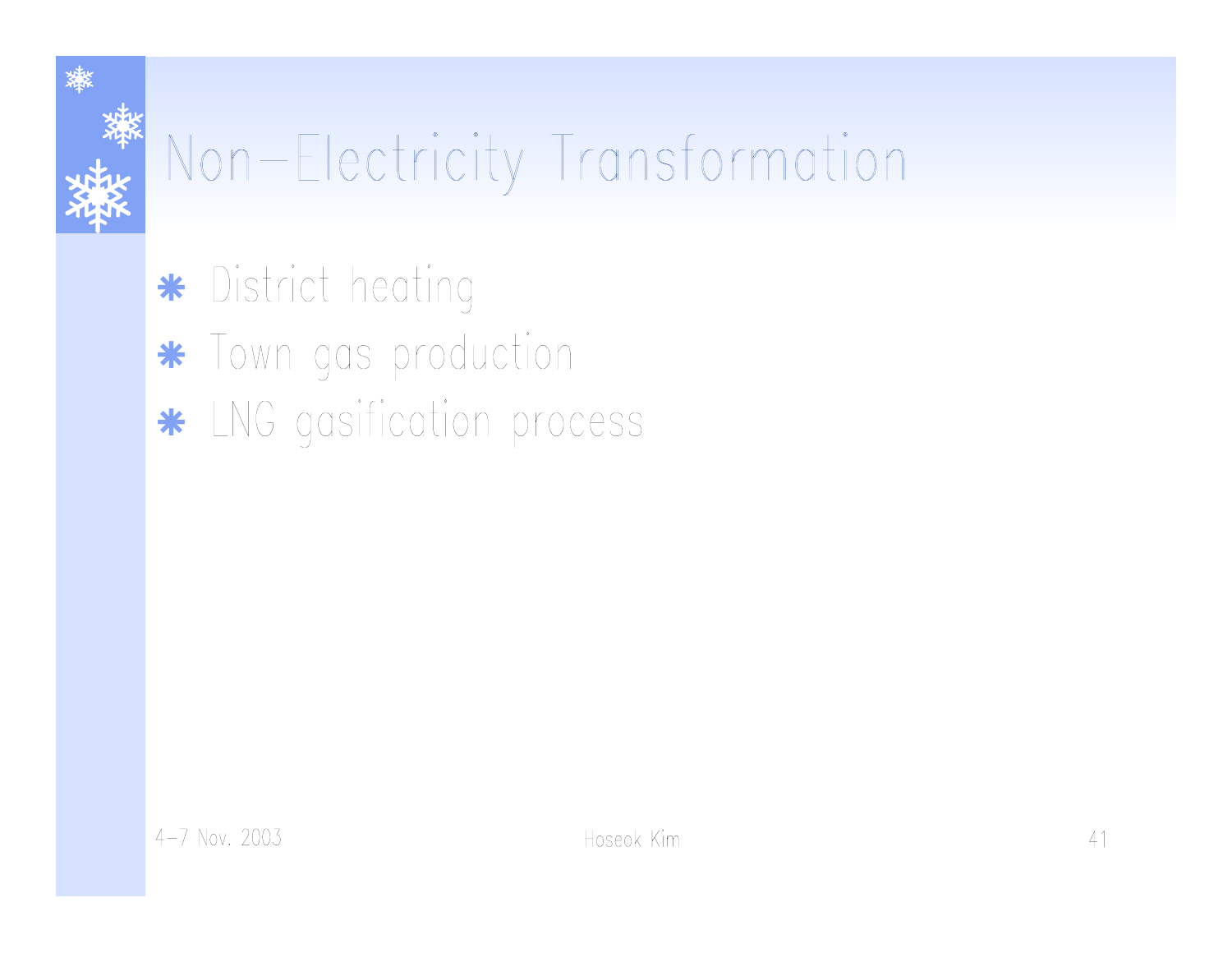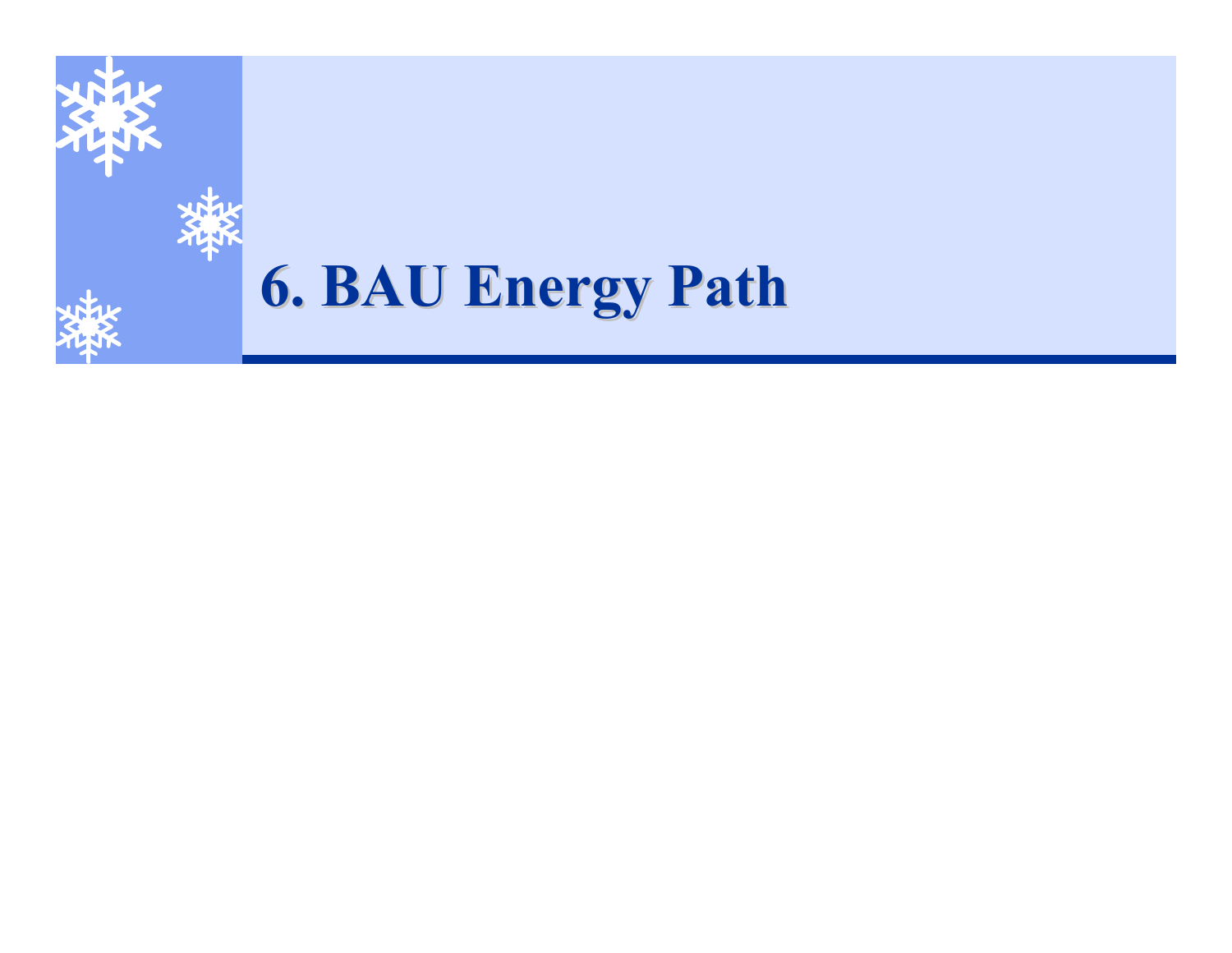## **Assumptions of BAU Path**

- $\ast$ GDP: 4.9% annual growth rate for the years 2000-15
- $\ast$ Population: 0.6% annual growth rate
- $\ast$ Households: 1.5% annual growth rate
- \* Residential
	- $\ast$ Expansion of town gas use and district heating
	- $\ast$ Disappearance of LPG and coal uses
- $\ast$  Industrial
	- $\star$ Decrease of the share of industrial GDP
	- $\ast$ Decrease of manufacturing and increas e of construction
- Å Commercial & Public
	- $\ast$ Increase of floorspace in commercial and public sector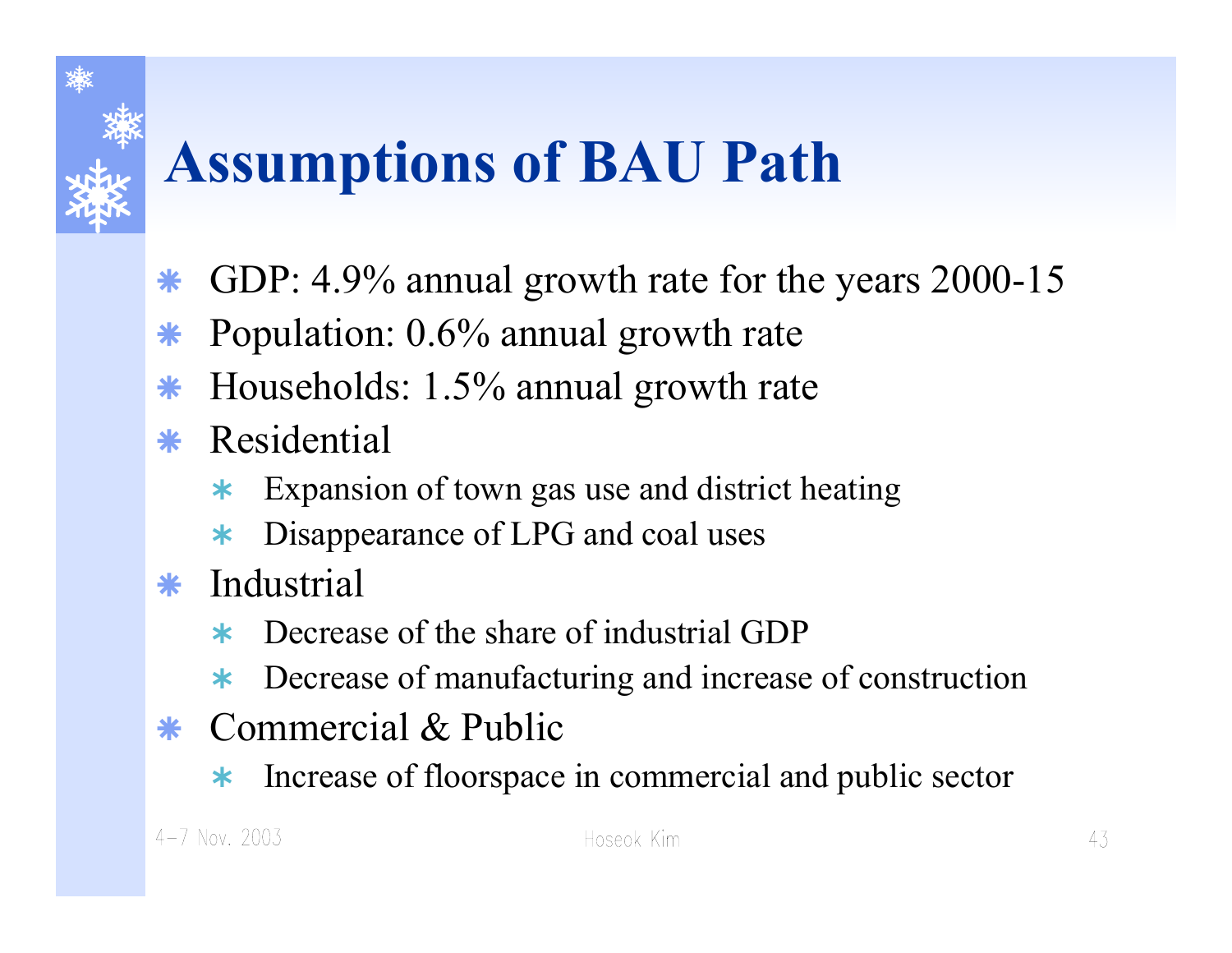

#### Å Electricity Generation Capacity

- $\star$  Stable maintenance of nuclear
- \* Expansion of CHP
- \* Reduction of coal and oil generation
- Å Increase of LNG gasification facilities
- $\ast$ Expansion of district heating area
- $\ast$ Enlargement of town gas-using households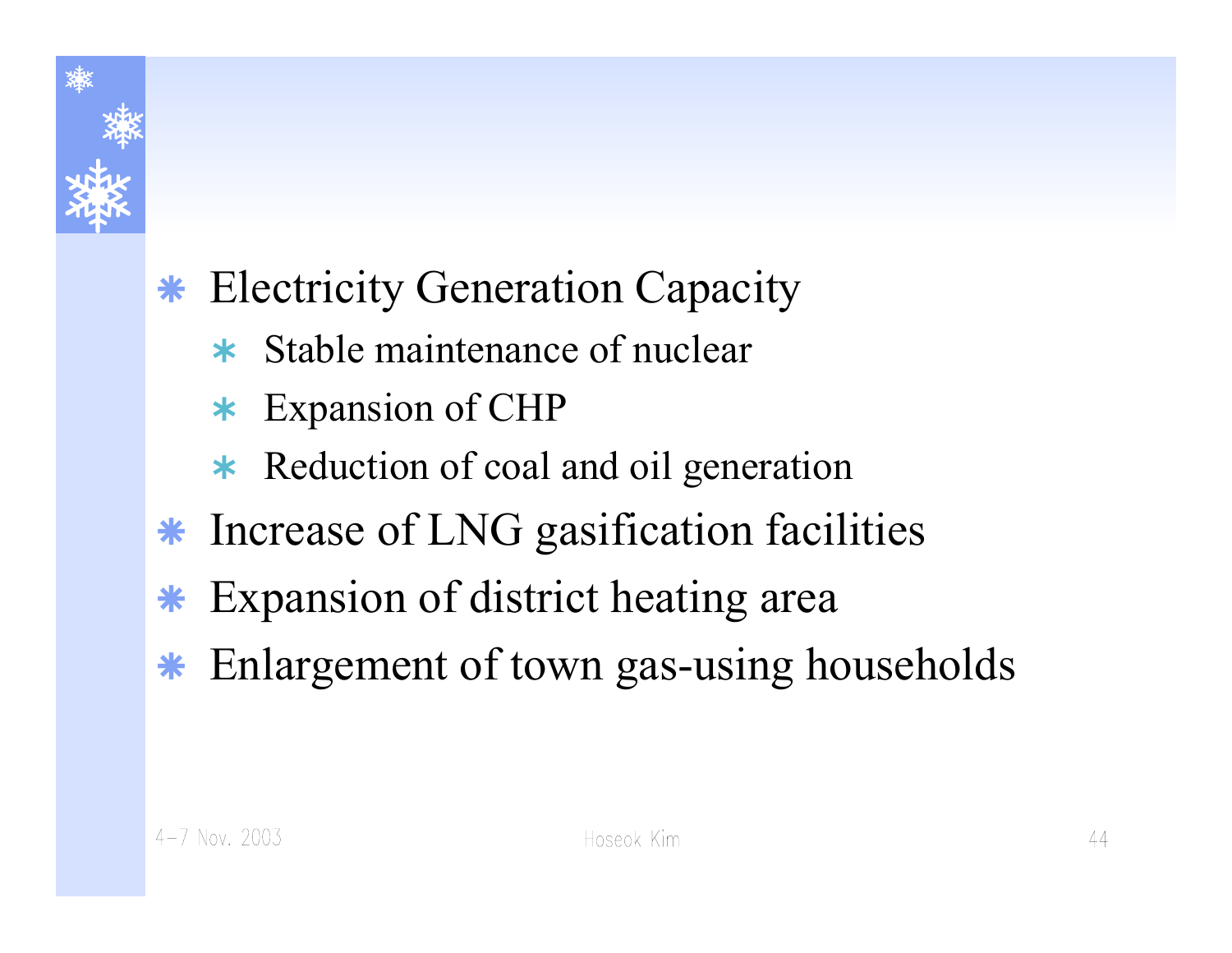

## **Major Demographic Data Outlook**



 $4 - 7$  Nov. 2003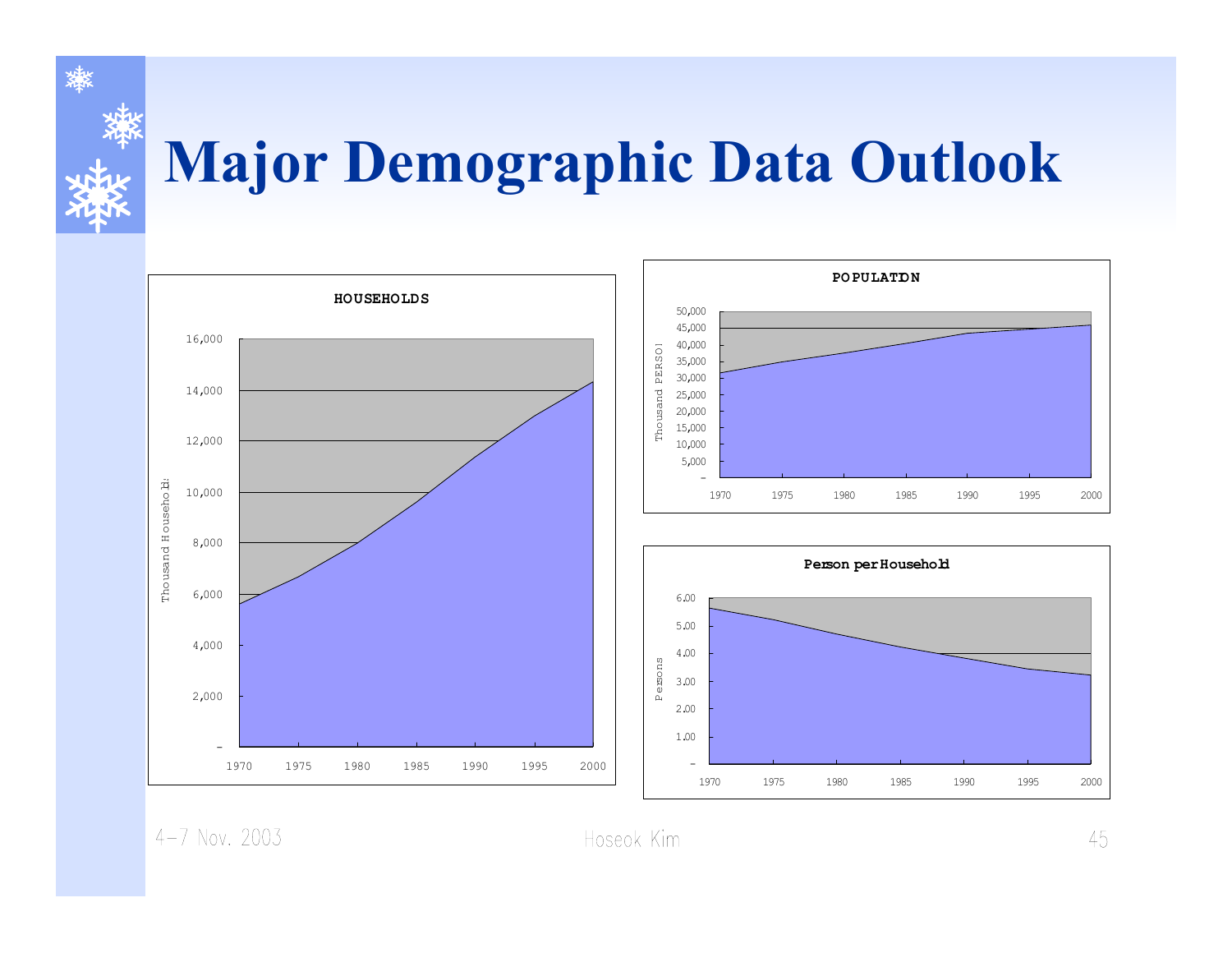

## **GDP Outlook**

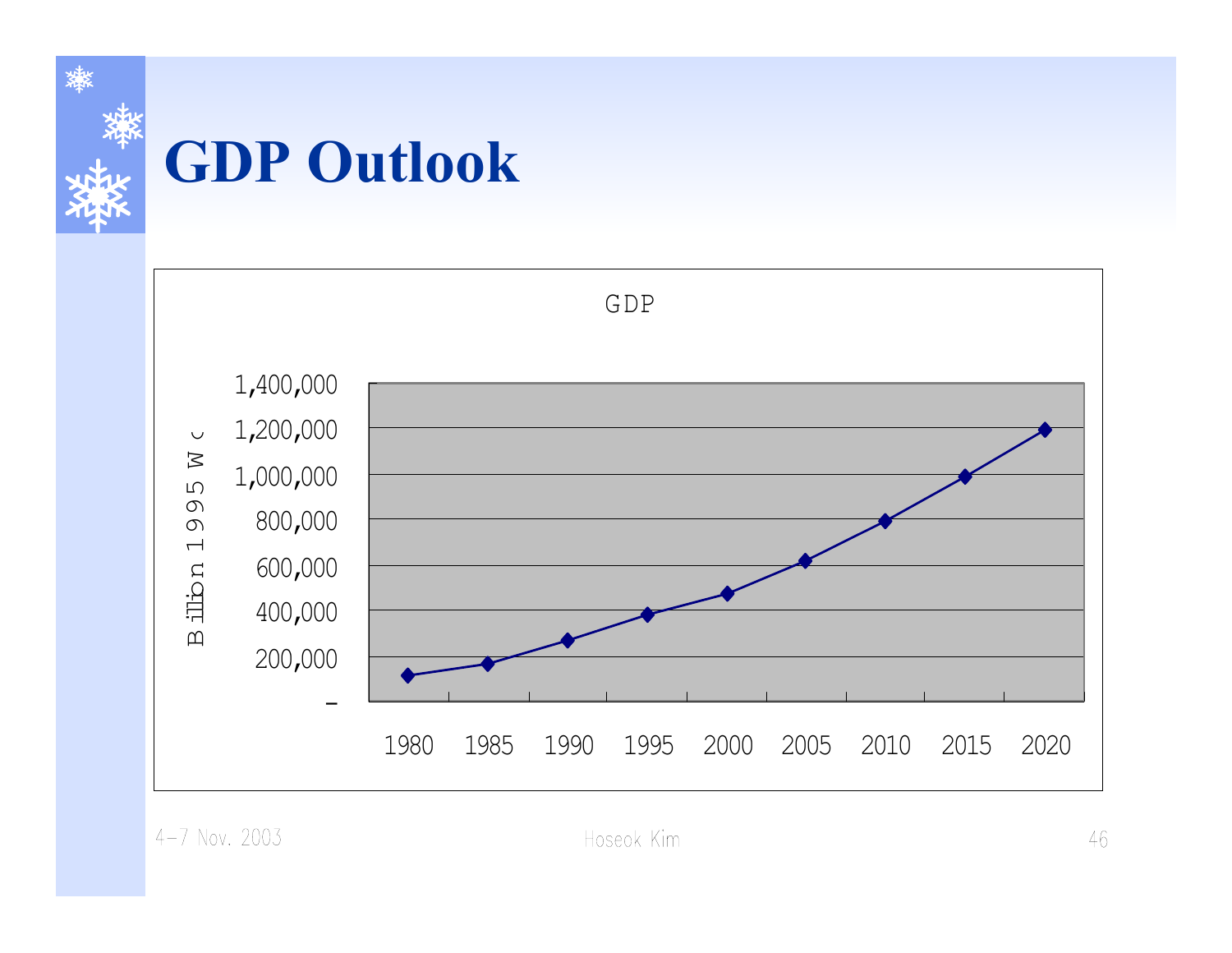

## **Final Energy Demand: BAU**

#### ROK2003v1Nov: Net final energy demand in final energy units: demand

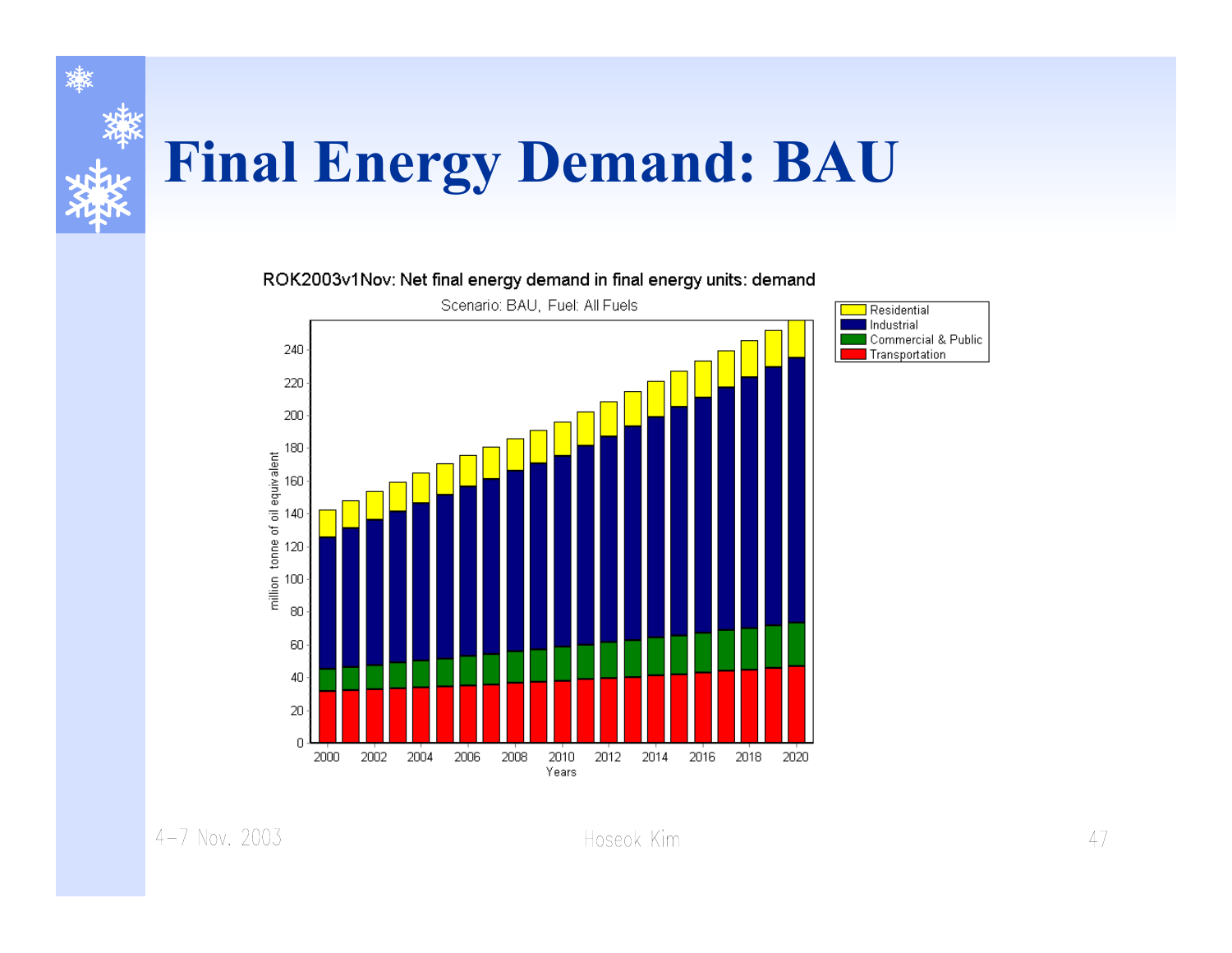#### **Energy Supply of Transformation Sector**





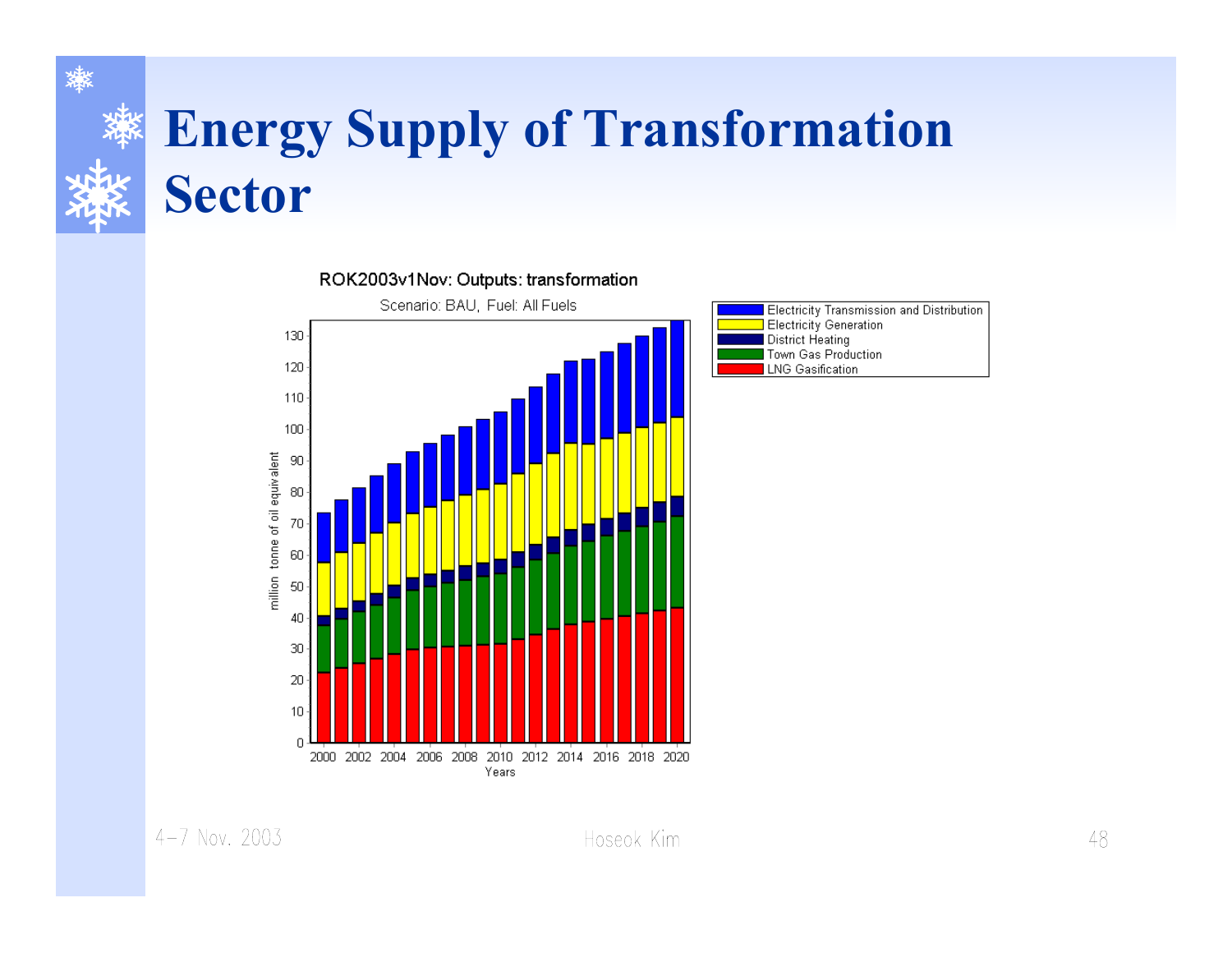

## **Imports of Primary Energy: BAU**

ROK2003v1Nov: Imports: primary Scenario: BAU, Fuel: All Fuels



 $4 - 7$  Nov. 2003

Gasoline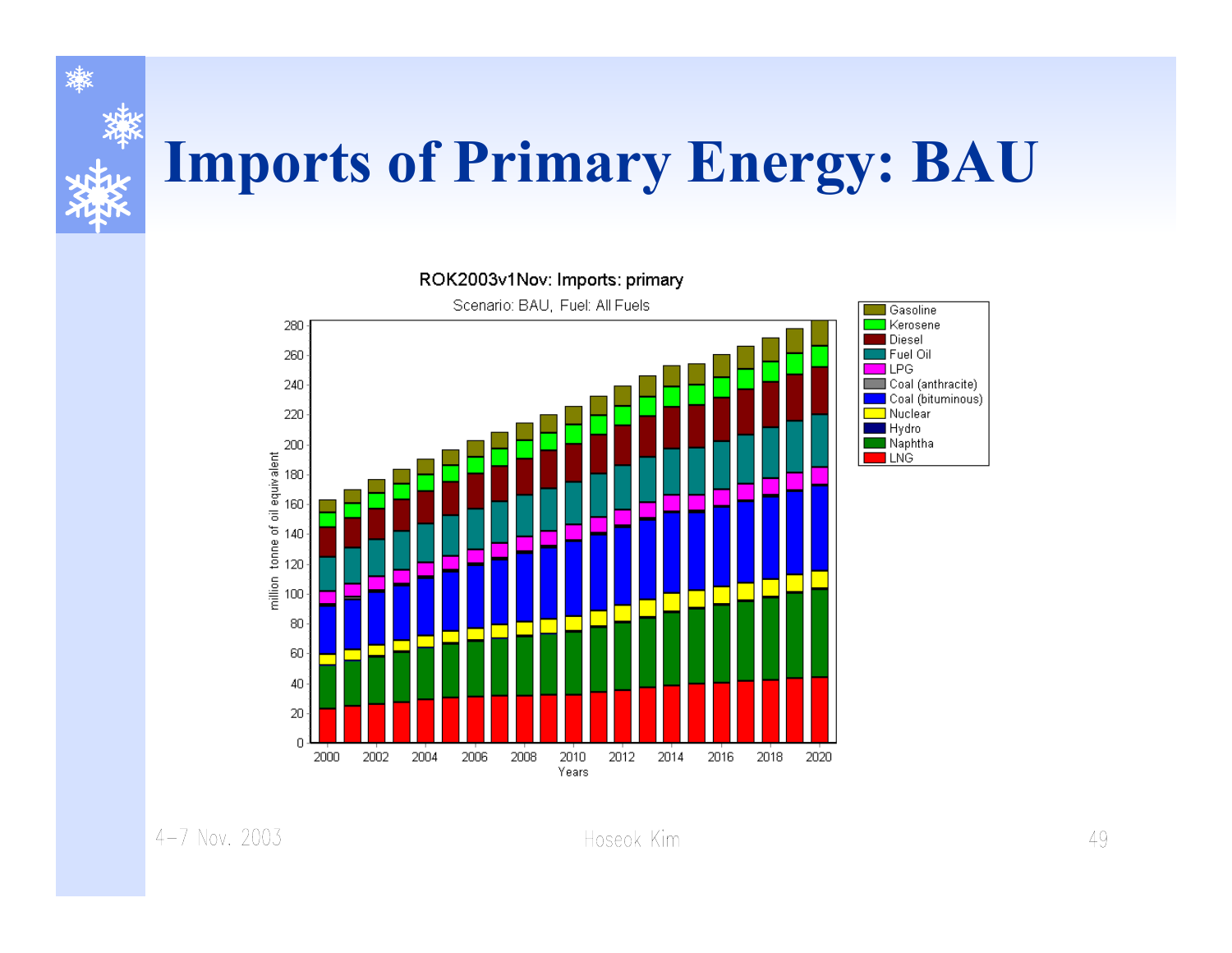

#### **Electricity Generation: BAU**

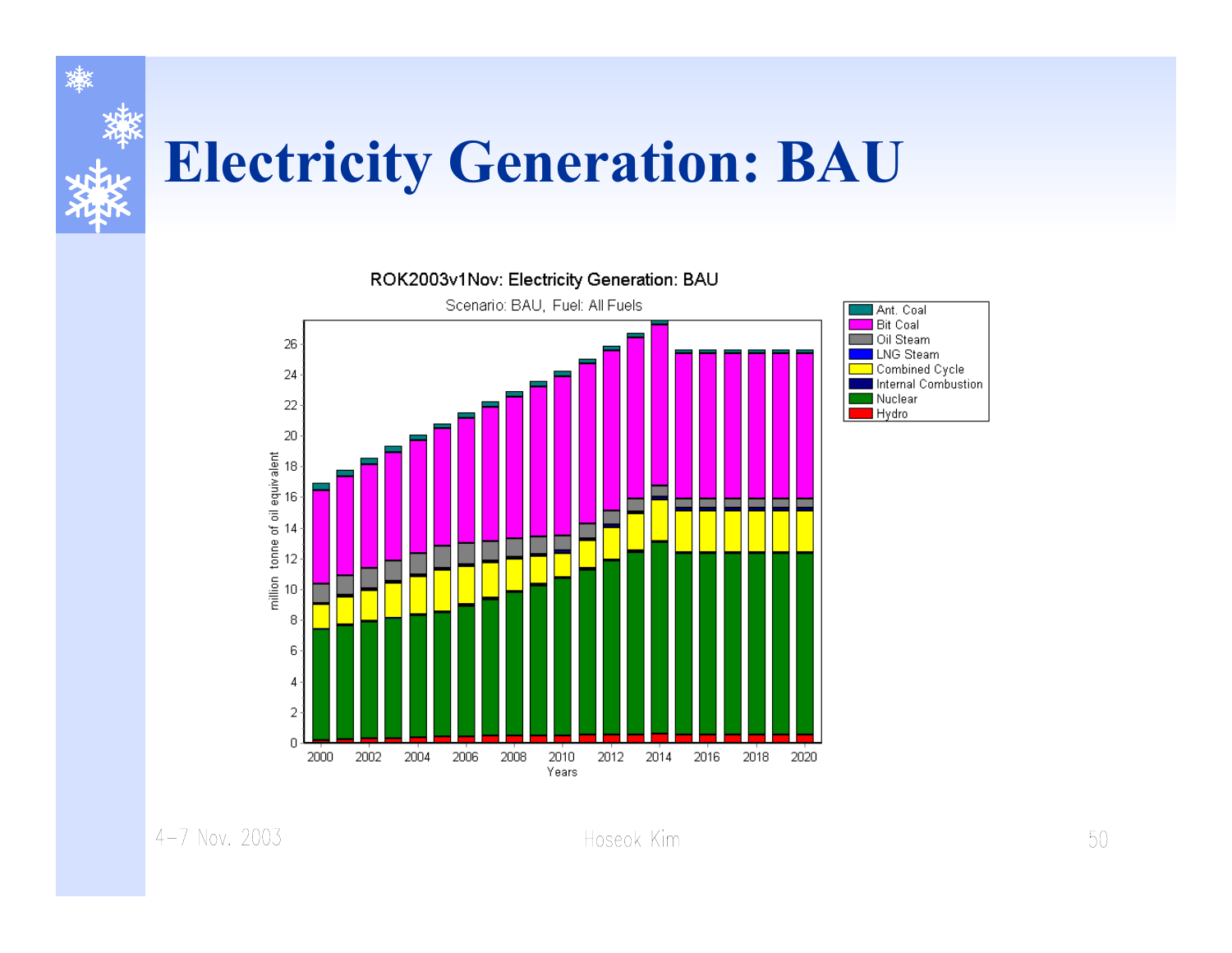#### **Global Warming Potential: Demand:** BAU



ROK2003v1Nov: Global Warming Potential (CO2 equivalent): demand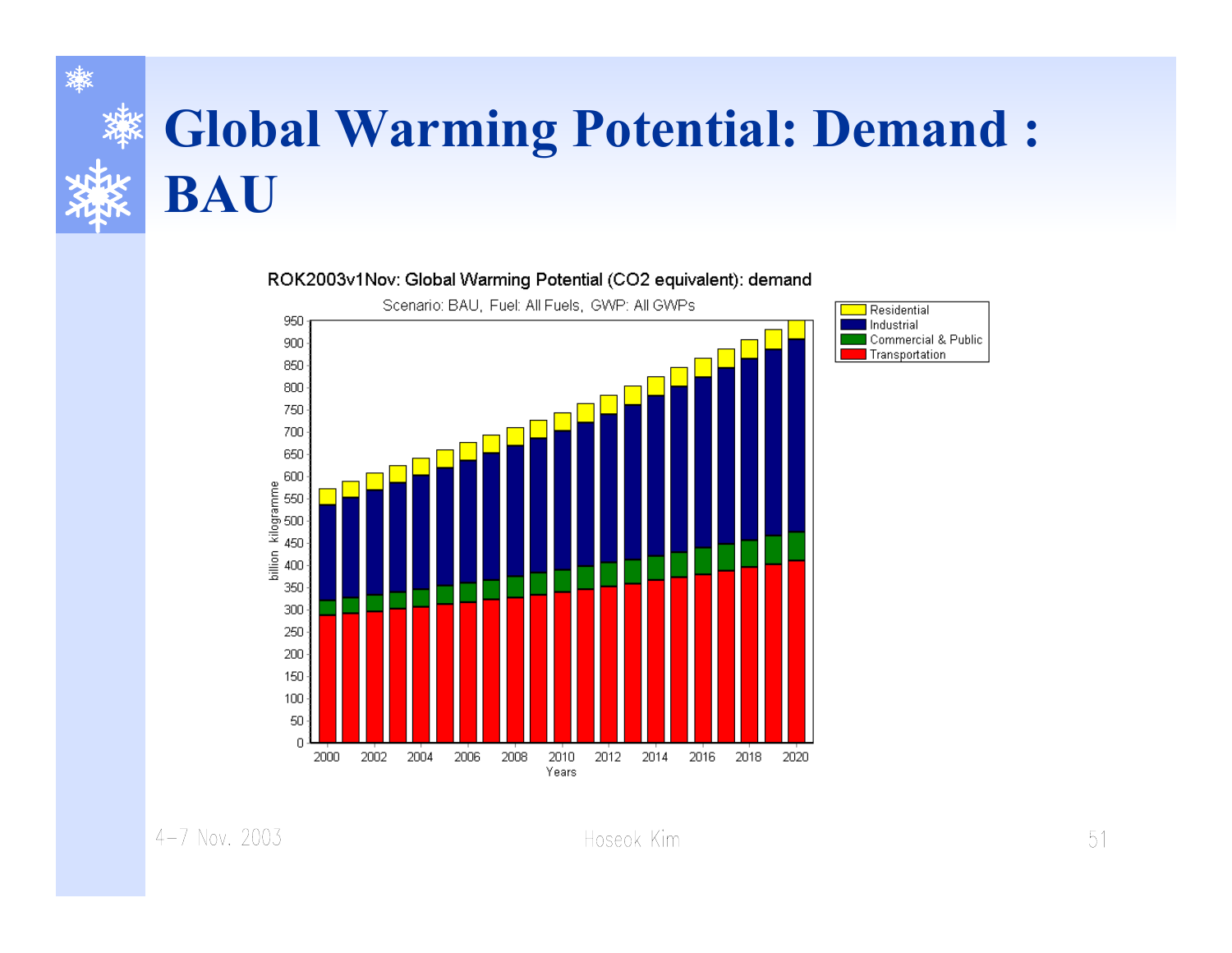#### **Global Warming Potential: Transformation : BAU**

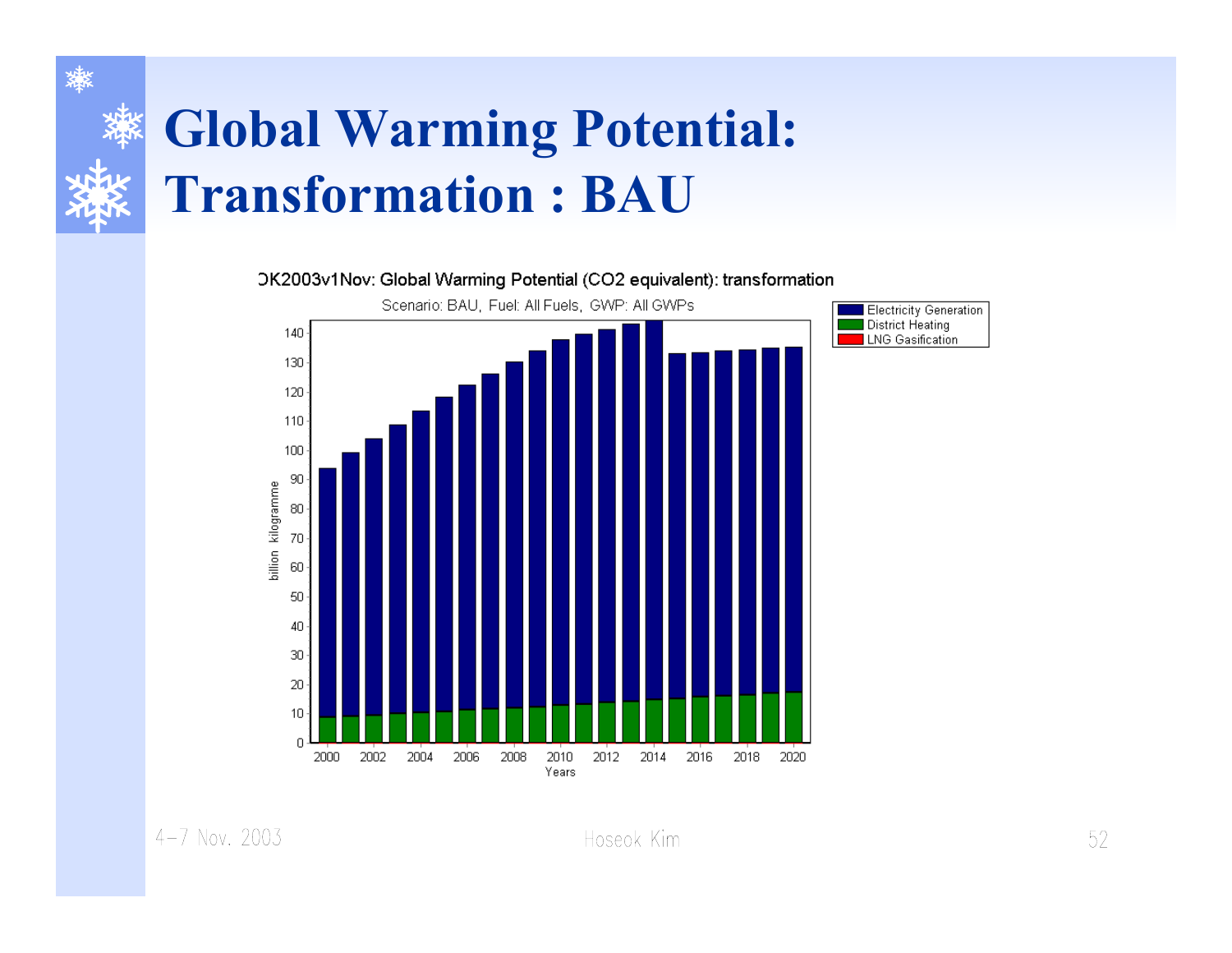

#### **Examining the Results: TFE & TPES**

| (Mtoe) | 2000  | 2015  | (Mtoe)              | 2000  | 2015  |
|--------|-------|-------|---------------------|-------|-------|
| Res    | 16.7  | 22.0  | Coal                | 33.5  | 53.1  |
| Ind    | 80.7  | 139.2 | $\bigcap_{i=1}^{n}$ | 99.2  | 149.5 |
| Com    | 13.6  | 23.7  | LNG                 | 23.1  | 39.6  |
|        |       |       | Hydro               | 0.2   | 0.5   |
| Irp    | 31.4  | 42.0  | Nuc                 | 7.2   | 11.8  |
| Sum    | 142.3 | 226.9 | Sum                 | 163.2 | 254.5 |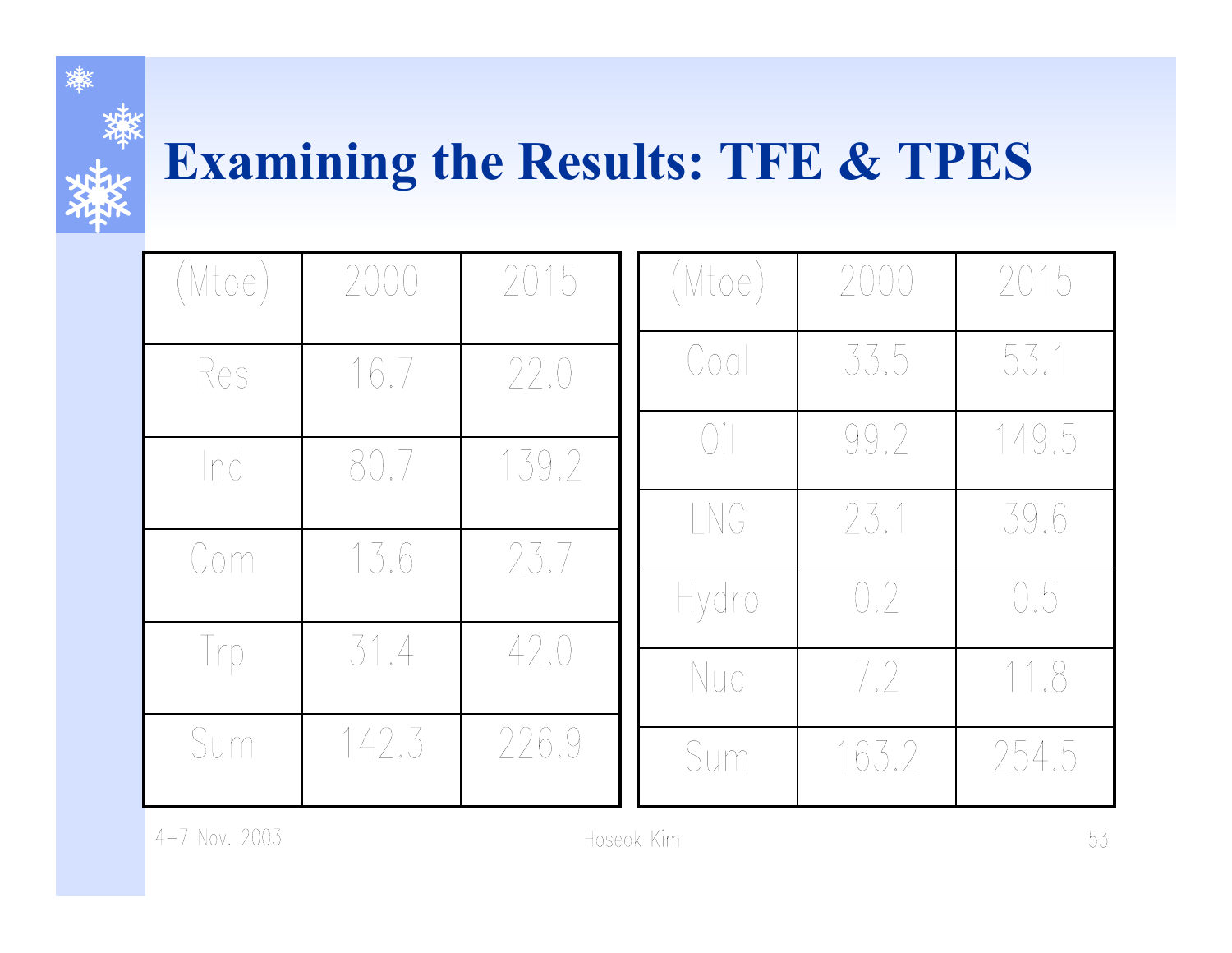

#### $\ast$ Projected TFE in 2015: 226.9 Mtoe

- ¿MOCIE's outlook: 231.7 Mtoe
- $\rightarrow$  Accounts for 97%

#### $\ast$ Projected TPES in 2015: 254.7 Mtoe

- ¿MOCIE's outlook: 288.4 Mtoe
- $\rightarrow$  Accounts for 88.3%

#### Î*BAU paths describe ROK's energy system quite well.*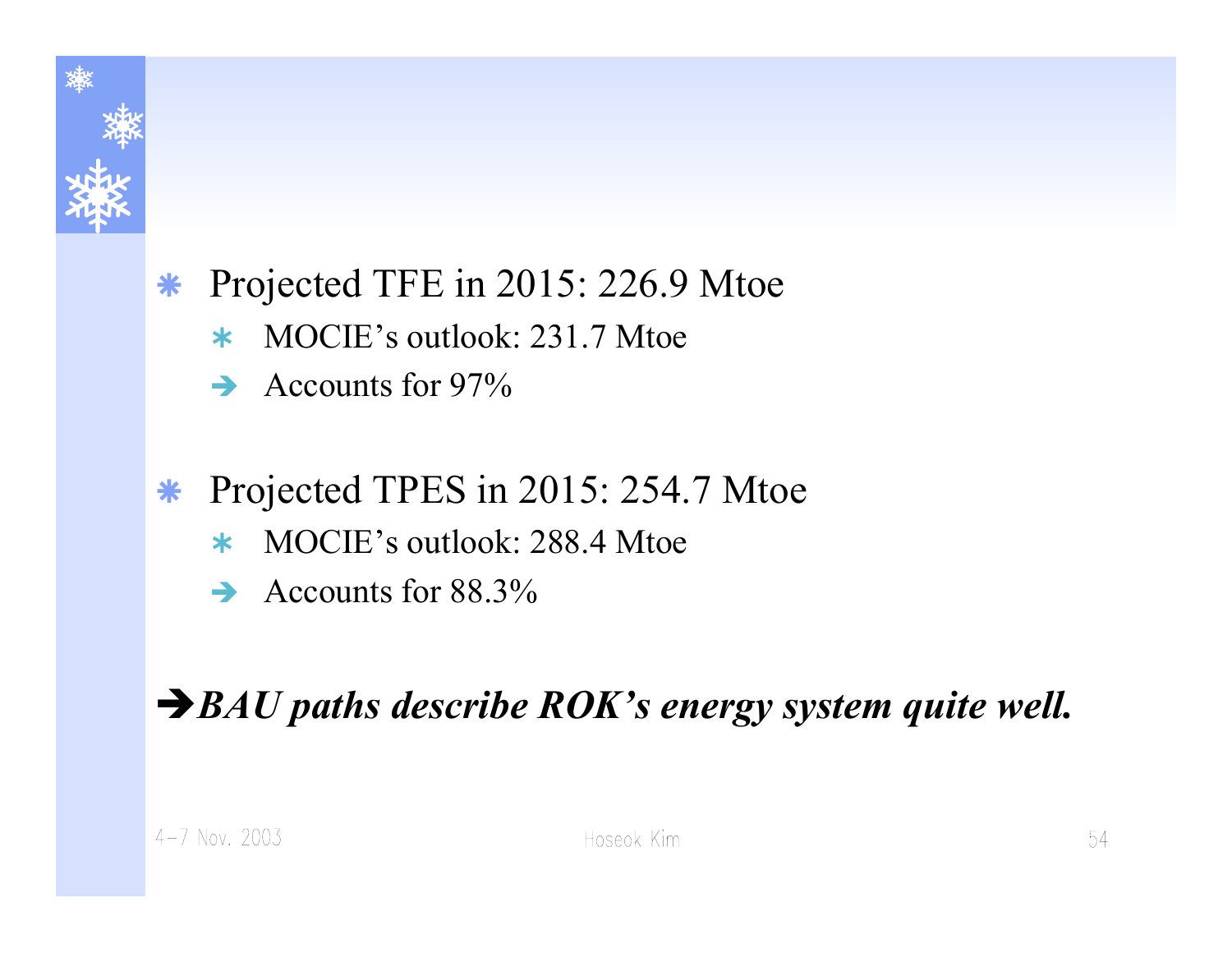

## 7. Obstacles & Tasks

- Cost data availability \*
- Technology–specific emission factors rather than Tier I \*
- Maintaining consistency between assumptions employed \* in BAU scenario
- Updating the dataset and upgrading the model structure \*
- Applying the model to other policy alternatives \*
- Integrating with a top-down model. \*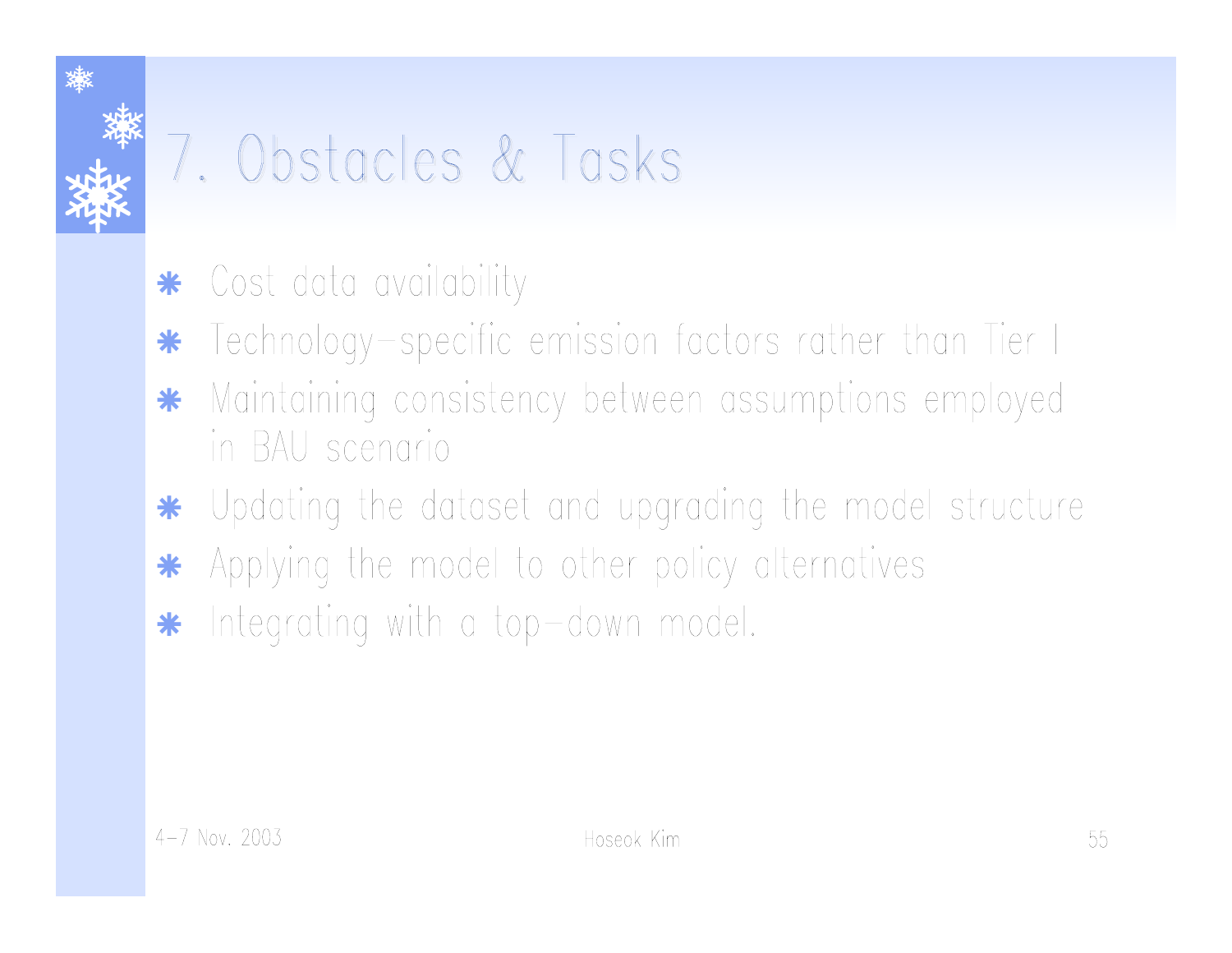

## 8. Alternative Scenarios

- Å Introduction and expansion of Natural Gas Vehicle (NGV)
- Å Introduction and expansion of LFG generation
- $\ast$ Expansion of compact household vehicles
- $\ast$ Introduction of 'fuel cell'
- Å Changes in energy/environmental technology
- Å Structural change in electricity sector
- Å Various regional cooperations